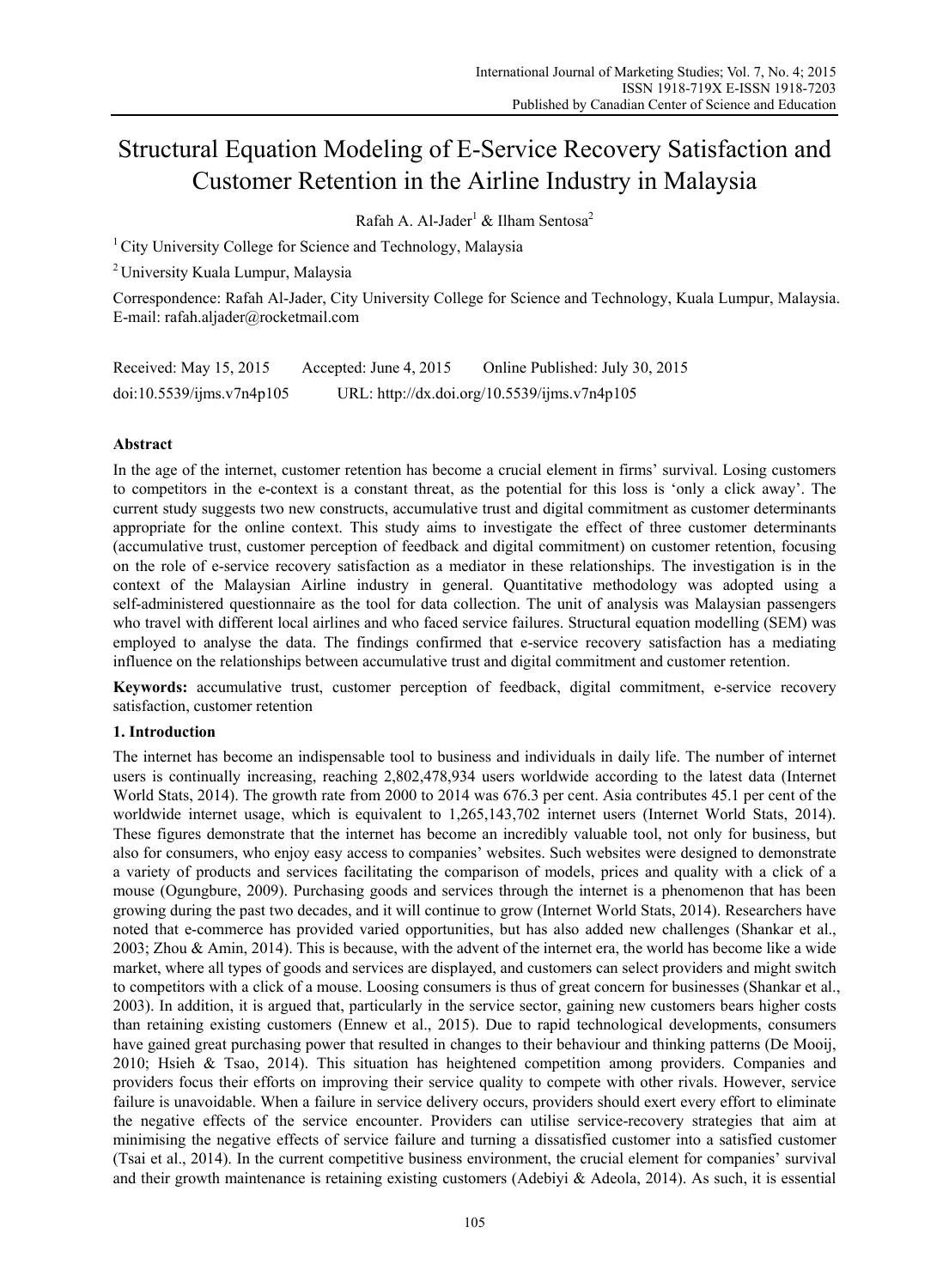that businesses are able to implement successful service-recovery strategies to retain their existing customers by converting customers who have had a negative service experience into satisfied and loyal customers (McCollough, 2009; St-James & Taylor, 2004). The current study presents a theoretical framework that demonstrates the relationships among the five variables: accumulative trust, customers' perception of feedback, digital commitment, e-service recovery satisfaction and customer retention.

## **2. Literature Review and Hypotheses**

Sousa and Voss (2009) noted that because service industries are witnessing escalating competition, researchers and businesses have paid more attention to service-recovery strategies. Even when service providers do their best to provide the best service possible and prevent any service failure, the possibility of such failure always exists. As such, the provider should always have the right approaches to manage such failures and recover customers (Shaw & Craighead, 2003). If a customer encounters a negative service experience that is followed by poor service recovery, it affects negatively the provider-customer relationship and can lead quite easily and quickly to losing the customer (Edvardsson et al., 2011). However, if a well-designed recovery is offered to the customer, it can lead to transforming the dissatisfied customer into a satisfied and even loyal customer, thereby eliminating the negative effects of service failure (Arokiasamy, 2014). Accordingly, providers who have the ability to react to a service failure by offering successful service recovery will succeed in retaining their share of customers and consequently their market share (Eisingerich et al., 2014). Studies have demonstrated that retaining existing customers results in cost reduction and maintains and secures revenues and profits. Studies have also revealed that the cost of gaining one customer is five times greater than the cost of retaining an existing customer (Gupta et al., 2004; Kotler & Keller, 2006). In addition, Kerin et al. (2009) demonstrated that retaining customers affects profits at a higher rate than does attracting new customers. As such, and according to previous research, implementing successful service-recovery strategies positively influences businesses' revenues and therefore profits. According to Bataineh et al. (2015), commitment and satisfaction have a strong impact on customer retention. The current study highlights the role of realising e-service recovery satisfaction in achieving customer retention. E-service recovery is characterised as a fast, accurate and effective means that providers can apply to absorb the negative effects of service failure. Reviewing the literature revealed gaps, which this study has sought to address. First; through intensive analysis of the literature, the study selected four existing terms that have been used mostly in relation to customer retention and present them as new customer determinants/factors for e-context: 'e-trust' and 'prior experience' were merged to produce the new construct: accumulative trust; 'e-loyalty' and 'digital awareness' were merged to produce the new construct: digital commitment. Second; the study investigated the relationships between customer determinants; accumulative trust, customers' perception of feedback and digital commitment, and customer retention and whether these relationships are direct or indirect. Third: the study examined the relationship between customer retention and e-service recovery satisfaction, and whether implementing effective e-service recovery can generate satisfaction that can lead to customer retention. The study also investigated the role of e-service recovery satisfaction as a mediator in the relationships between customer determinants and customer retention. The conceptualising of the new constructs will be detailed in the following sections.

To support the study's hypothesis, three theories were utilised. First, the Expectancy Disconfirmation Theory (EDT) (Oliver, 1980), which posits that once perceived performance and expectations occur together, it leads to post-purchase satisfaction. This effect is mediated by the positive or negative disconfirmation of performance expectations. The disconfirmation paradigm explains the comparison between the expected and the actual delivered performance to decide whether customer's expectations were met (Severt, 2002). This theory provides the support and basis for designing this study's hypotheses, which aim to clarify the effects of e-service recovery satisfaction on consumer behaviour. The second theory is Technology Acceptance Model (TAM) (Davis, 1989), which was designed specifically to explain the determinants of the information-technology (IT) behaviour of the end user. The main three determinants of the theory (perceived ease of use, perceived usefulness and attitude towards using the system) have supported the creation of the two constructs of this study (accumulative trust and digital commitment) and the building of the conceptual framework in reference to consumer IT acceptance and usage. The study posits that both customers' digital awareness and customers' tendency to use IT results in increasing customer exposure to the internet almost on a daily basis. Such exposure leads to deepen customer's digital experience and creates customer e-trust and e-loyalty to the service provider. The third theory incorporated in the study is Fritz Heider's (1958) Attribution Theory. This theory demonstrates people's causal attributions and shows how customers comprehend and use the information provided by company websites to explain the reasons behind service failure (Zemke & Connellan, 2001). Attribution Theory identifies that people's attributions differ depending on three main dimensions: controllability (the extent to which the provider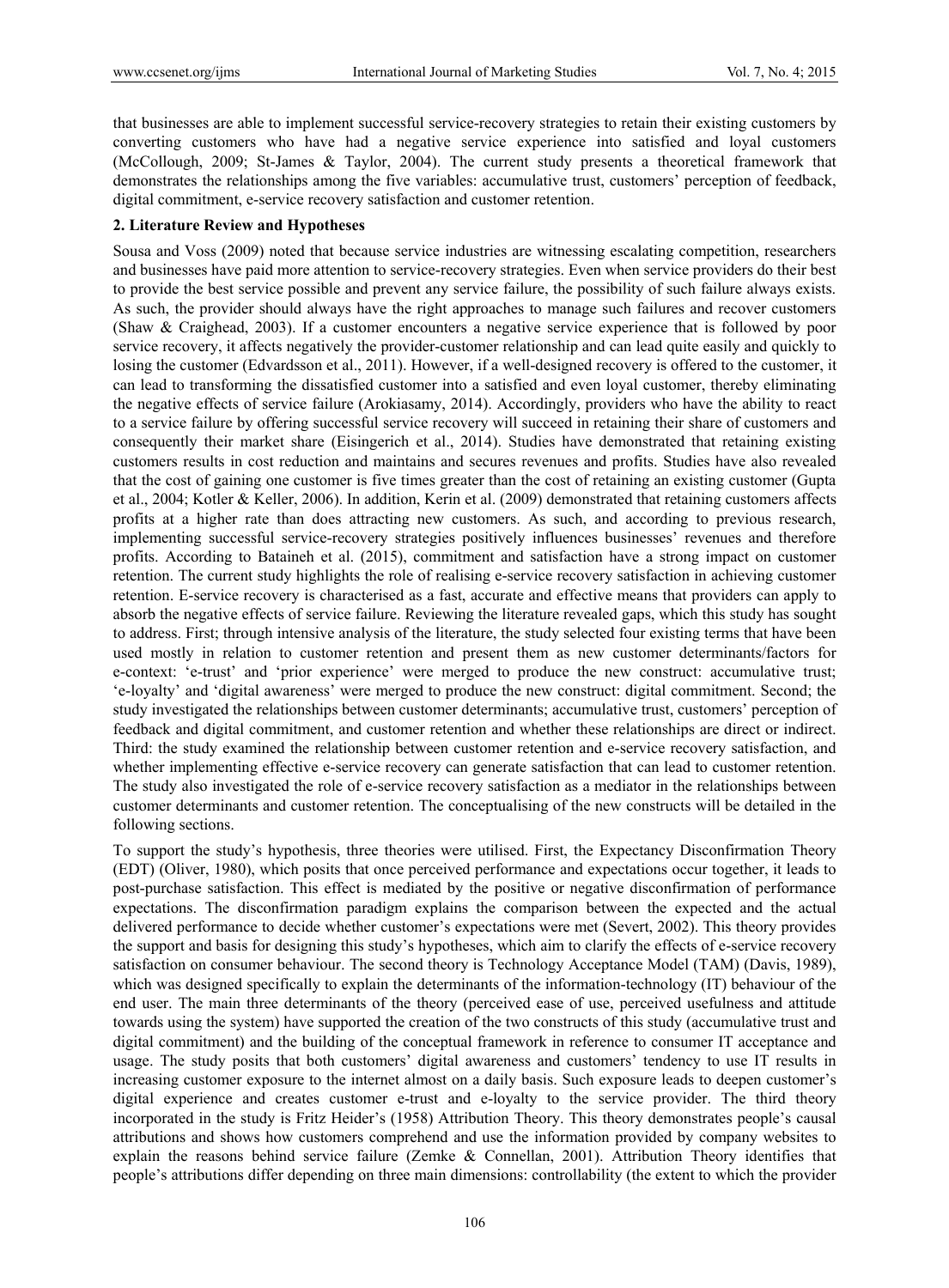was able to control the cause), stability (the probability that the cause will occur again in the future) and locus (whether the cause was internal or external). These three dimensions influence the extent of satisfaction with the e-service recovery offered by a business and the customer's decision to switch to another service provider. Moreover, customers can use the information offered by the provider to explain service failures in relation to the three factors to decide to whom to attribute the blame and whether to tell others about the failure (Manusov & Spitzberg, 2008). Attribution Theory supported this study's conceptual framework, which posits that justifying the service failure will influence the level of e-service recovery satisfaction, as well as the customer's future loyalty, repurchase intention and retention decision. The following review illustrates the theoretical framework for the five variables incorporated in this study and the relevant hypothesis.

#### *2.1 Accumulative Trust*

Accumulative trust, the first customer determinant, can be defined as the trust generated through the continuance interactions between e-customer and e-provider in the e-context. This construct is developed by the current study, and is the result of merging two concepts that have been investigated by many scholars in the marketing literature: trust and prior experience. In the 'bricks-and-mortar market' literature (traditional market), it is suggested that trust affects the intention to repurchase from the same provider in the future (Jarvenpaa et al., 2000 cited in Chinomona & Dubihlela, 2014). Eid (2011) defined trust as consumer's beliefs regarding the provider and the consumer's future intentions and behaviours. After the internet revolution, the term 'e-trust' was developed to refer to consumers' trust in the electronic markets (Ha & Akamavi, 2009). Online trust is defined as 'the belief that the behaviour of an online vender is dependable' (Ha & Akamavi, 2009, p. 96). Shukla (2014; Ha & Akamavi, 2009) emphasised that e-trust is the key factor in establishing and maintaining the customer–provider relationship. Bart et al. (2005) stressed that consumers' online experience can be related positively to online trust. However, Ha and Akamavi (2009) noted that using particular websites continually would positively affect customers' e-trust and attitude towards those providers' websites. In addition, Kim and Prabhakar (2000) concluded that the degree of consumers' trust in using e-transactions would affect the adoption of internet banking. The continuation of e-purchasing can develop and maintain customers' experience, leading to a change in their perceptions of the e-context (Chen & Dubinsky, 2003). Flavián and Guinalíu (2006) demonstrated that privacy and perceived security influence the level of customer trust in the internet environment. Kim et al. (2009) also emphasised that previous dealings and experiences with a provider helps customers to decide whether to switch to another provider. Studies have suggested that trust is a concept that is built over time, which means it is accumulative (Bart el al., 2005; Ha & Akamavi, 2009). As such, to build trust, customers need to experience many transactions that will generate a positive relationship with the provider. Trust in the e-context is considered even more vital and crucial element than it is in the tradition environment, as direct interaction is not available. Literature strongly indicates that trust and prior experience are overlapping and integrated concepts. Building on the previous literature, this study suggested the new term 'accumulative trust' which indicates to the e-trust that is based on previous e-transactions and experiences with online context.

#### 2.1.1 Accumulative Trust and Customer Retention

Previous studies have emphasised the mediating role of trustworthiness in the process of service recovery and customer retention (Kim & Prabhakar, 2000; Liao & Wu, 2009; Rachjaibun, 2007). Customers' previous experience will direct them in their decision to switch to another provider or continue with the same provider (Chang & Chang, 2011). Holloway et al. (2005) stated that greater experience in online purchasing would positively moderate some of the 'attitudinal and behavioural outcomes' of service recovery because high post-recovery satisfaction can indicate to customers' repurchase intentions. As such, the effect of a service failure will be greater with customers that have little experience with online purchasing. According to TAM, the perception of usefulness and ease of use will encourage customers to engage in online transactions. Ha and Akamavi (2009) posited that using the internet for a long time affects (positively or negatively) consumers' e-trust in web providers. If the customer's previous experience and transaction history is positive, trust will be gradually generated and built and can result in customer retention (Ha & Akamavi, 2009; Bart el al., 2005). Considering all the factors, the current study suggests that the concept of 'accumulative trust' can affect customer retention. As such, the following hypothesis was developed for the relationship between accumulative trust and customer retention:

## **H1a.** *Accumulative trust positively influences customer retention.*

Scholars such as Parasuraman et al. (2005) and Boshoff (1997) have stated that failing to achieve customer recovery satisfaction can result in negative word-of-mouth, less customer confidence, extra costs of re-performing the service and customer defection. E-trust is a vital element in repurchase intentions and building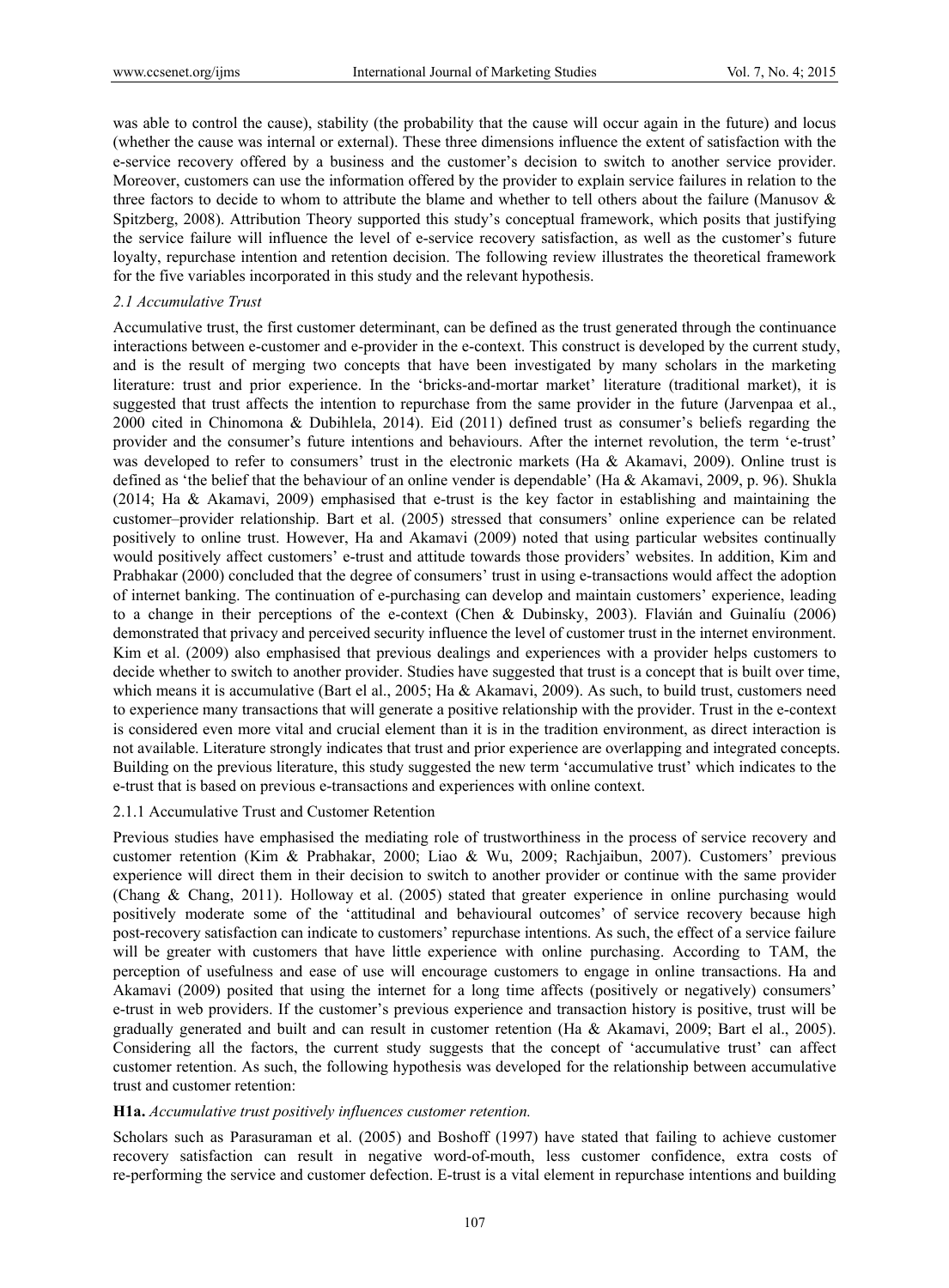customer loyalty: empirical studies have shown that e-trust is positively related to customer satisfaction and commitment (Chang & Chang, 2011). Scholars have also noted that trust is an indispensable factor in performing a successful service recovery (Chang & Chang, 2011). Customers who were exposed to a positive service-recovery experience tend to be forgiving and respond positively to the service recovery (Hess et al., 2003; Tax et al., 1998). In addition, Chen and Dubinsky (2003) and Craighead et al. (2004) have emphasised that previous experiences with the e-provider affected customers' accumulative trust. As such, this study developed the following hypothesis, which indicates the suggested mediating role of e-service recovery satisfaction on the relationship between customer retention and accumulative trust:

**H1b.** *E-Service recovery satisfaction mediates the relationship between accumulative trust and customer retention.* 

## *2.2 Customer Perception of Feedback*

The second customer determinant indicates how customers perceive a provider's feedback about a service failure. Broderick and Vachirapornpuk (2002) stated that evaluating a service should be related to quality standards. Supporting this view, Bitner et al. (1990) noted that when a service failure occurs, it indicates that the service did not meet the customer's expectations. Smith et al. (1999) also stated that such an incident is the result of not delivering a service that meets the customer's expectations. After a service failure, customer satisfaction and happiness will only be achieved if recovery measures exceed a customer's expectations (Berry & Parasuraman, 2004). However, studies have emphasised that an effective, clear and fast response to a customer's requests will indicate the provider's efficiency in dealing with service encounters (Zeithaml et al., 2000). Customer perception of feedback was used as a variable with the aim of highlighting the idea of the customer's evaluation for the feedback given by the provider after service encounter. According to the Attribution Theory, feedback evaluation by customers is a critical issue because it determines whether the feedback has met customer's expectations about the service recovery that they feel they should receive. These factors influence the level of satisfaction with recovery. Supporting this view, Bijmolt et al. (2014) recent study concluded that consumers who faced service encounters and were satisfied with the recovery offered through internet channels, demonstrated greater intention to repurchase than customers who did not face any service failure or customers who faced a failure but did not file a complaint. Customer perception of feedback is a vital and essential variable affecting future purchase plans, as it demonstrates customers' evaluation of the feedback offered by the company (Al-Jader & Sentosa, 2015b).

## 2.2.1 Customer Perception of Feedback and Customer Retention

The term 'feedback' indicates the responsiveness of the provider to a customer's complaint (Oliver 1997; Yen & Lu 2008). Oliver (1997) demonstrated that when the business initiates a discussion with the dissatisfied customer with the aim of solving the failed service encounter, the business' initiative influences the customer's satisfaction level, and can maintain satisfaction, which can be upgraded to loyalty. In a study in the context of mobile retailing, Kau and Loh (2006) demonstrated that when customers receive efficient and effective feedback in response to their complaints, the satisfied customers demonstrated higher levels of satisfaction with the recovery than did the dissatisfied customers. This was manifested by higher levels of trust, loyalty and customer retention. However, Bailey (1994) demonstrated that if a dissatisfied customer did not receive adequate feedback or their problem was not addressed appropriately, the negative effect of the failed service encounter became greater and the customer could become a 'threat' to the business, as they might switch to another provider or spread negative word-of-mouth. Söderlund (1998) also emphasised that dissatisfied customers demonstrate a high tendency to spread negative feedback because they want to achieve some compensation for the negative service. The United States Office of Consumer Affairs indicated that a dissatisfied customer might inform nine other people about their negative experience (Appiah-Gyimah et al., 2011). This threat can be even greater given that thousands of consumers have access to a single piece of negative feedback from a dissatisfied customer. Online communication has provided consumers with increased power to affect other consumers' purchasing decisions and judgments (Mangold et al., 1999). Hence, providers should pay extra attention to the feedback and recovery process because they can absorb the negative feelings of the dissatisfied customers and therefore avert negative consequences for the business. This study developed the following hypothesis to demonstrate the relationship between customer perception of feedback and customer retention:

## **H2a.** *Customers' perception of feedback positively influences customer retention.*

Previous research has emphasised that effective responsiveness describes a sharp and fast response to customers' complaints and the ability of the provider to provide immediate assistance in case of service failures (Zeithaml et al., 2000). According to Voss (2003), providing customers with feedback and a fast, efficient response are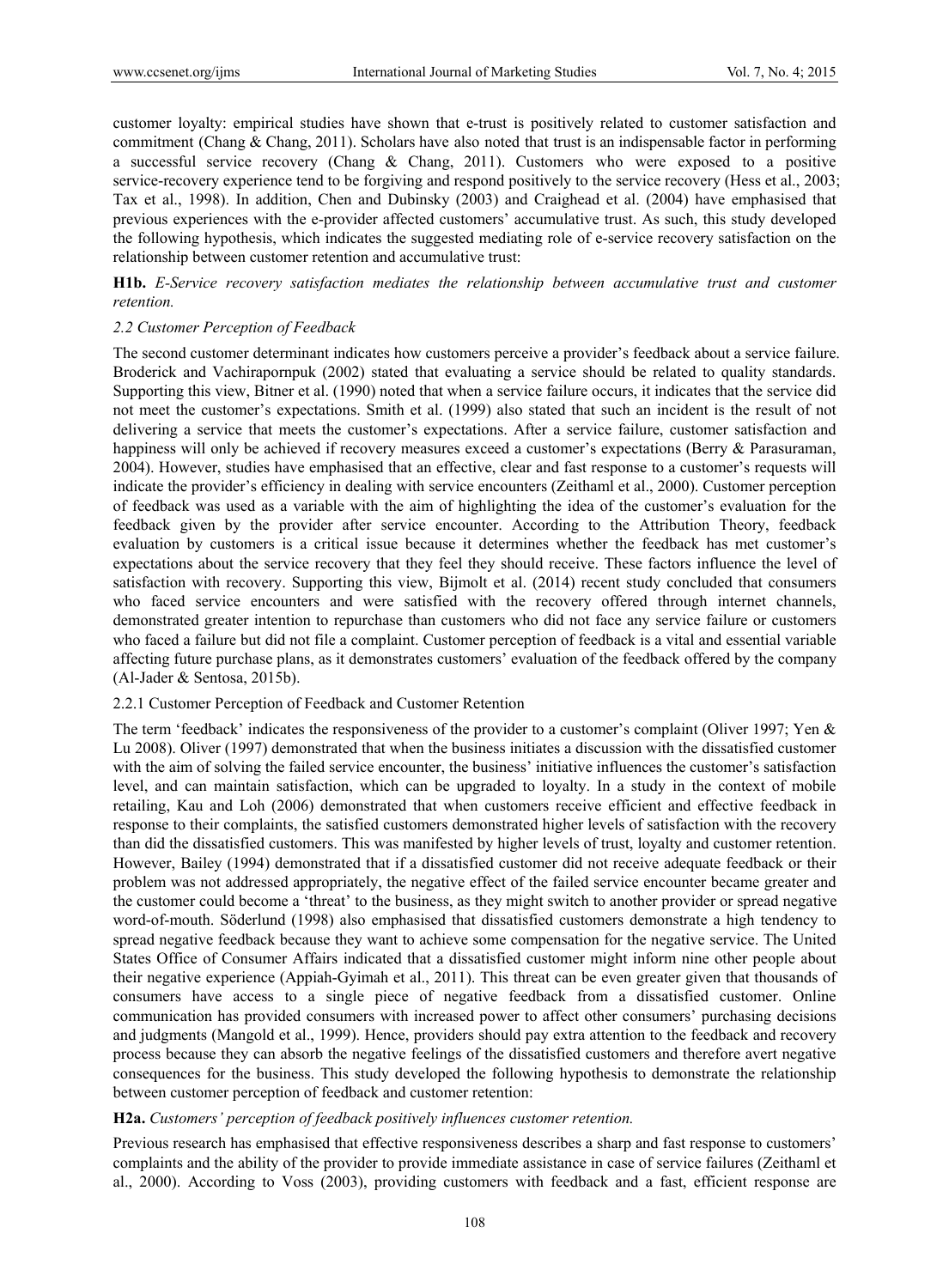indicators of high-quality service. Yang and Jun (2002) acknowledged that when comparing physical or traditional service providers to e-retailers, there is a lack of real-time interaction with customers in the e-context. As such, evaluating providers' feedback by customers is a vital step in satisfying customers' needs and assessing their perceptions of 'what they should receive as an e-service recovery' (Al-Jader & Sentosa, 2015a). Ogungbure (2009) emphasised that when high satisfaction with service recovery is achieved, it indicates that the provider's response to the service failure was efficient and more than merely satisfactory. Providing such service recovery means customers' perceptions of feedback can be positive and lead to customer retention (Ogungbure, 2009). Thus, this study developed the following hypothesis to explain the relationship between customer retention and customer perception of feedback when e-service recovery satisfaction acts as a mediating factor.

**H2b.** *E-service recovery satisfaction mediates the relationship between the customer's perception of feedback and customer retention.* 

## *2.3 Digital Commitment*

Digital commitment, the third customer determinant, and the second new construct generated by this study. It can be defined as the process of building a knowledgeable, loyal and committed e-customer of an e-provider within the e-context. Generating this construct was based on in-depth analysis of the previous literature and TAM. Two important variables (e-loyalty and digital awareness) were integrated to produce 'digital commitment' as a construct that applies to the e-context. Many scholars have examined the concept of loyalty because it represents a central concept in the marketing literature (Oliver 1999; Zeithaml et al., 1996). Oliver (1997) noted that customer loyalty refers to the high level of a customer's commitment to repurchase their favourite product or service in the future. Such commitment results in repeat purchases of the same brand, despite there being a great deal of marketing and promotional influences that might lead to switching behaviour. Allagui and Temessek (2005) highlighted that the theoretical foundation for e-loyalty in the online context is quite similar to the theoretical foundation for loyalty in the traditional market. Kim et al. (2009) defined e-loyalty in the retail context as the customer's attitude towards their favoured online retailer that might lead to repurchase behaviour. Based on the review of loyalty in the literature, e-loyalty can be seen as representing an important factor for providers, particularly in the e-context, because switching to other providers bears no switching costs for the customer, as it requires a click of a mouse only (Ogungbure, 2009; Wang et al., 2014). Conversely, the concept of awareness is considered an important determinant for adopting a new product or service (Velmurugan & Velmurugan, 2014). Hoffman and Novak (2009) argued that customers will gain more experience as they keep surfing business' websites, and this experience affects their attitudes, enhances their level of trust in the internet and maintains their digital knowledge. In addition, Holloway et al. (2005) emphasised that previous experience affects perceived risks, future purchase intentions and the decision to continue online purchasing. Here, it is worth mentioning the term 'flow', which indicates the positive feelings that web users experience as they surf the virtual space and forget about the physical world and its problems: "they tend to integrate themselves with keyboard, monitor, and cyberspace" (Csikszentmihalyi, 1975, p. 222 cited in Chen, 2006). During the flow experience, users will feel "cognitively efficient, motivated, and happy" (Moneta & Csikszentmihalyi, 1996, p. 277 cited in Chen, 2006). Skadberg and Kimmel (2004 cited in Al-Jader & Sentosa, 2015b) stressed that the 'flow experience' is a critical element that has significant positive effects for learning processes, leading to a changed attitude towards online channels. As such, e-loyalty and digital awareness are the result of the continuation of internet usage. Given that digital awareness can generate a higher degree of comfort with the e-context when performing online transactions, the current study merges the two concepts (e-loyalty and digital awareness) into one concept to generate the newly constructed term 'digital commitment', which indicates to customers' digital awareness and loyalty to the e-provider in the e-context. Digital commitment is

## 2.3.1 Digital Commitment and Customer Retention

This study emphasises that e-loyalty is an important and crucial factor in the e-context (Carter et al., 2014; Chiu et al., 2009; Forgas et al., 2012). Carter et al. (2014) expressed that a committed customer is a loyal customer, who demonstrates loyalty attitudes such as recommending the provider to others and repurchasing intentions (Bashar & Wasiq, 2013; Komunda & Osarenkhoe, 2012; Pizzutti & Fernandes, 2010; Yang & Peterson, 2004). Commitment results in an enhanced relationship with the provider and an expansion of the range of products purchased from the same provider (Bashar & Wasiq, 2013; Eid, 2011). Digital commitment is a technology-based construct related to the new internet era. Its importance emerges from the fact that, within the e-context, switching providers does not bear any cost and is 'just a click away' (Shankar et al., 2003). Hence, digital commitment reflects technology awareness and adoption, interlaced with e-loyalty. Accordingly, digital commitment develops from the continuation of usage of the internet, which can create a higher degree of comfort with the online environment, leading the customer to perform more online transactions. The positive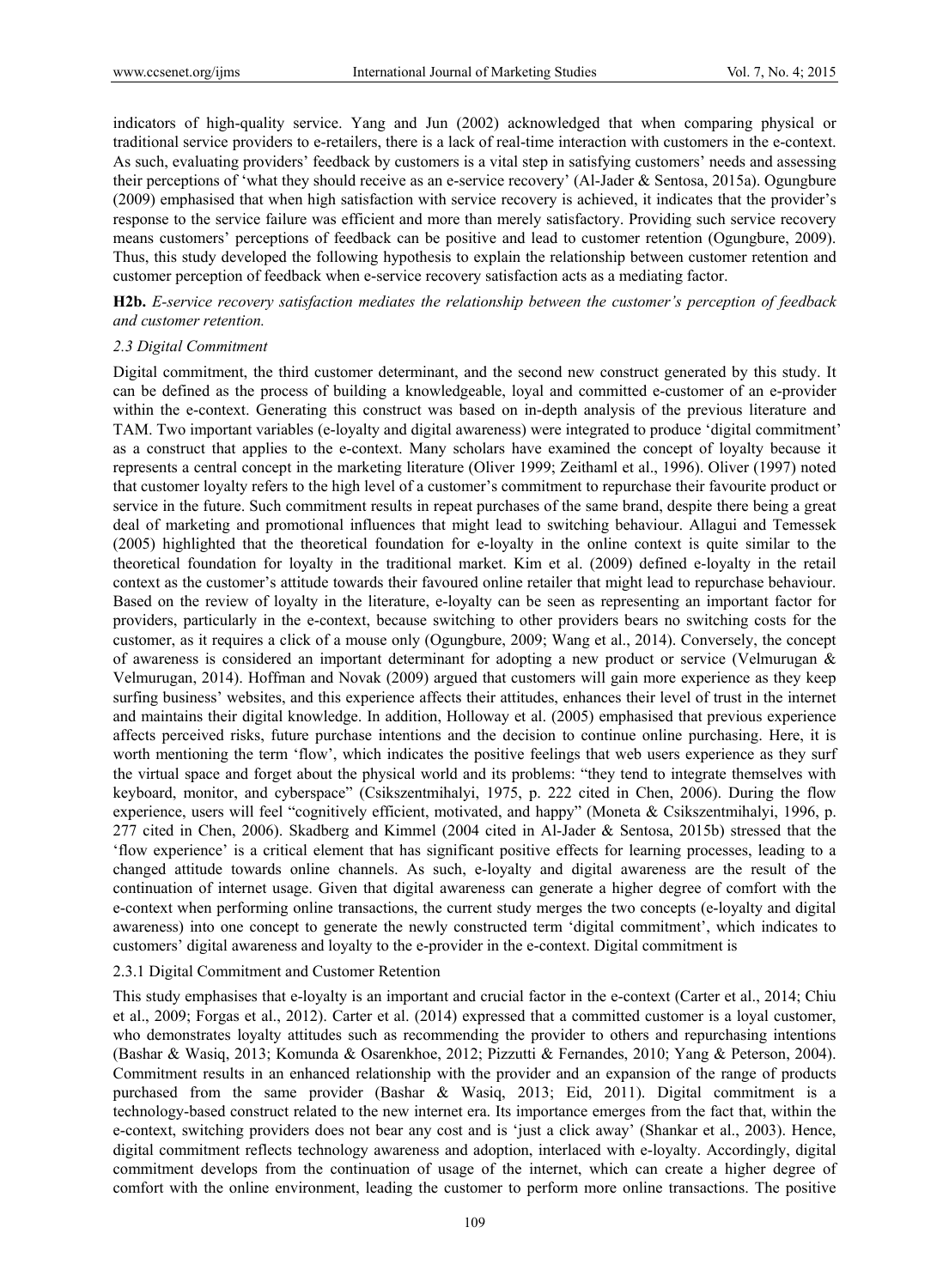experiences with the same provider will gradually result into higher loyalty and commitment. As such, this study has generated the following hypothesis on the relationship between customer retention and digital commitment.

# **H3a.** *Digital commitment positively influences customer retention*.

Chen and Dubinsky (2003) argued that in the e-context, continuation of purchasing could result in strengthening customers' experience in dealing with the various webpages in a manner that can change customer perceptions of the online context. This can affect future intentions for online transactions (Holloway et al., 2005). To realise digital commitment means consolidating the customer–provider relationship by expanding customers' purchasing behaviour to include the entire range of the same provider's services and products (Eid, 2011). The customer's level of knowledge of the e-context will determine the extent of their digital commitment (Hoffman & Novak, 2009; Parasuraman et al., 2005). In addition, satisfaction with IT can be affected by the level of customer commitment to utilise digital information (Yang & Peterson, 2004). Thus, customer e-loyalty is a critical element in the e-context because customers who are loyal and committed to a provider will generate more revenues and requires less investment in marketing promotions. Moreover, loyal customers will be more ready to forgive in the case of service failure, will be less price-sensitive and will engage in positive word-of-mouth advertising for the provider (Yang & Peterson, 2004). This will help the business to maintain growth and increase profits and market share. As such, digital commitment can influence customer retention when satisfaction with e-service recovery is achieved. E-service recovery satisfaction can generate customers' positive feelings towards the e-context in general and the provider's website in particular (Cegarra-Navarro et al., 2014). The following hypothesis is connected to H3a, but incorporates e-service recovery satisfaction as a mediating factor in the relationship between digital commitment and customer retention.

**H3b.** *E-service recovery satisfaction mediates the relationship between digital commitment and customer retention*.

#### *2.4 Customer Retention*

According to Hoffman et al. (2003), customer retention refers to the approaches that providers adopt to secure and maintain relationships with existing customers for future transactions. The internet era has created fierce global competition among businesses, which focus on protecting their existing customer share because it is considered crucial and essential for competitive advantage. Tarokh and Ghahremanloo (2007) stated that the internet has established itself as a very important channel for building and expanding business, considering that IT developments have generated limitless and valuable opportunities for various entities to reach global markets. In the e-context, adopting IT applications serves as an interaction point between customers and providers. Understanding this interaction assists in understanding customers' behaviours through analysing their attitudes and behaviour patterns. As stated, if a successful service recovery is implemented after a failed service encounter, there exists the potential of not only satisfying the dissatisfied customer, but also retaining them, and if the service recovery is outstanding, the customer could become a delighted customer (St-James & Taylor, 2004). In contrast, failing to implement service recovery and recover customers can lead to negative consequences such as negative word-of-mouth (or word-of-mouse) and losing customers, which result in a decrease in revenues and profits (Michel et al., 2009). Thus, both service failure and service recovery are recognised as critical opportunities for providers to satisfy and retain customers (Kian, 2011). Customer retention has enormous benefits for companies because it results in reducing marketing costs, given that existing customers require fewer marketing and promotional materials compared to new customers. Many studies have stated that attracting new customers has a higher cost than retaining existing customers (e.g., Kerin et al., 2009; Kotler et al., 2003). Reichheld and Sasser (1990) stated that some service entities could increase profits at a rate of 85 per cent if customer defection is decreased by five per cent. Another negative effect arising from customer dissatisfaction is the negative word-of-mouth: a dissatisfied customer is expected to inform nine people about the negative experience, affecting negatively the company's image (Rondeau, 1994).

# *2.5 E-Service Recovery Satisfaction*

According to Oliver (1997), consumer satisfaction is created by many evaluations over many transactions; hence, it is termed 'long-term satisfaction' or 'overall satisfaction'. Boshoff (1997) noted that service recovery refers to the response of service providers to a failed service encounter. The importance of e-service recovery satisfaction emerges from its purpose which is to retain those dissatisfied customers who may be willing to change providers in case they witnessed a poor recovery experience (Ennew et al., 2015). Bashar and Wasiq (2013) emphasised that offering customers fair and fast service recovery is a crucial determinant in attaining both customer satisfaction and retention as the post-recovery phase. The most important benefit of customer retention is that it leads to cost reduction (Ok, 2004) and increased profits through greater customer loyalty.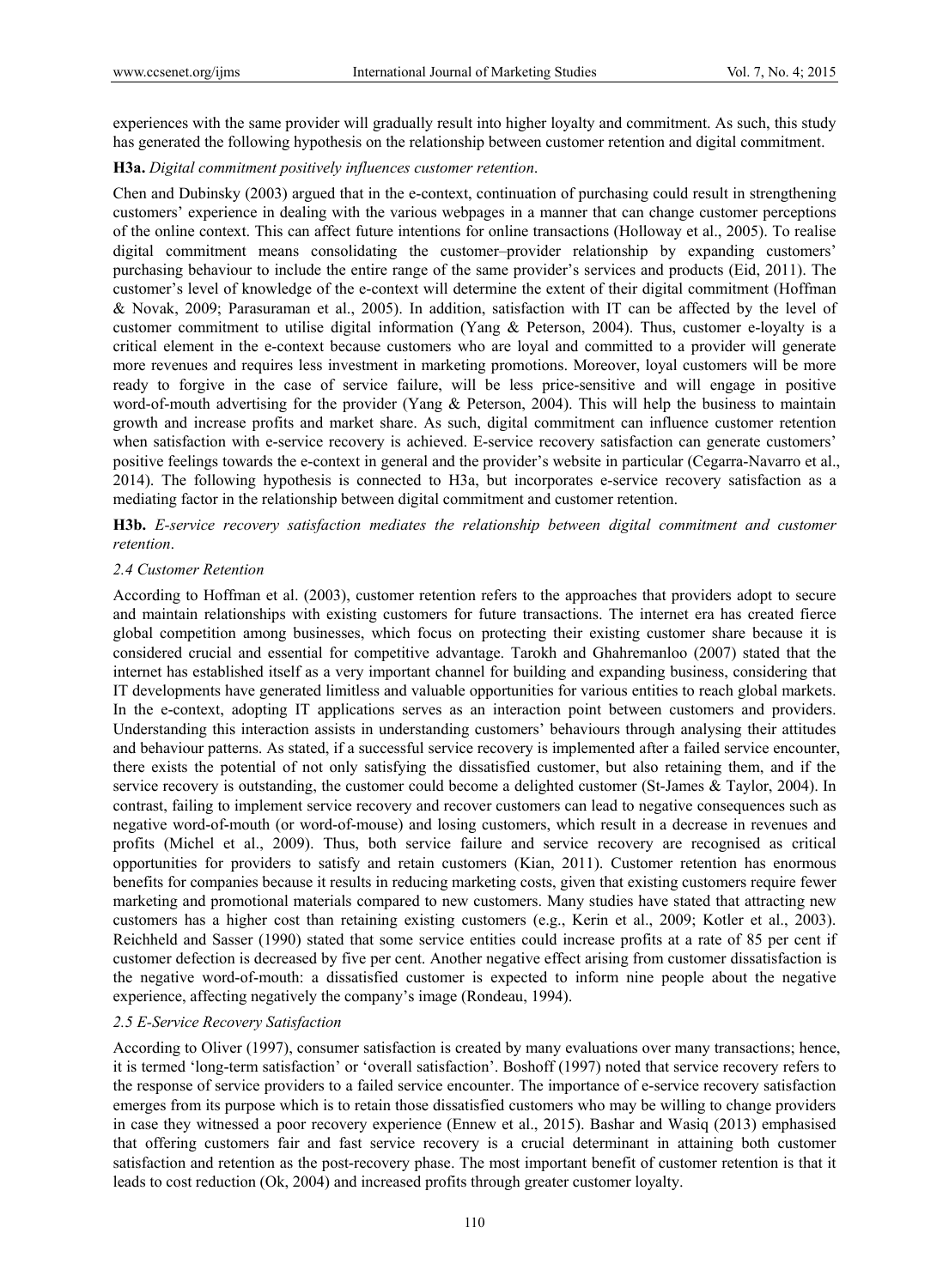# 2.5.1 E-Service Recovery Satisfaction and Customer Retention

To achieve the goal of maintaining the customer-provider relationship and secure its continuation, the provider must ensure that effort was made to satisfy and please dissatisfied customers (Pizzutti & Fernandes, 2010; Quin et al., 2012). The level of customer satisfaction is determined by the seriousness of the service failure (Ok, 2004). As such, if the provider initiates effective service recovery, it will lead to satisfied customers who may spread positive word-of-mouth and act as ambassadors for the provider (Ok, 2004; St-James & Taylor, 2004). Stauss et al. (2001 cited in Hansemark & Albinson, 2004) stated that customer retention has six characteristics: liking, commitment, identification, trust, repurchase intentions and recommendation. However, failing to recover a dissatisfied customer might lead to serious negative consequences such as customer defection and negative word-of-mouth or word-of-mouse, which will reflect a negative image for the business and decrease revenues and profits (Cambra Fierro et al., 2013). This study developed the following hypothesis to demonstrate the nature of the relationship between e-service recovery satisfaction and customer retention.

**H4.** There is a direct relationship between e-service recovery satisfaction and customer retention.

# 2.6 Conceptual Framework

Many studies have examined the relationships between lovalty, trust, satisfaction, prior experience and digital awareness, and the manner in which these factors affect customer satisfaction. The framework presented in this study is the result of an intensive literature review that revealed gaps in the existing literature. The study aims to prove the inter relationships among the five variables presented in Figure 1. The framework suggested that three customer determinants; accumulative trust, customer perception of feedback, and digital commitment have direct relationship with customer retention in the e-context. McCole (2004) emphasised that long-term customerprovider relationships are the conclusions of a building process. These long-term relationships can be represented by the variable accumulative trust and digital commitment, as both reflect the well-established relationship of customers with the provider in online transactions. While many studies have demonstrated that conducting effective service recovery can generate long-term customer trust and loyalty (Chang & Chang, 2010; Kian, 2011; Michel et al., 2009; Pizzutti & Fernandes, 2010; Quin et al., 2012; Wang et al., 2011). The study also investigates the relationship between e-service recovery satisfaction and customer retention in e-context. The airline industry in Malaysia is the context of the study. The sample unit is Malaysian passengers using the local airlines which in general had faced service failure. As such, this study developed a conceptual framework that is represented by Hypothesis H5:

**H5.** The customer factors accumulative trust, customer perception of feedback, and digital commitment affect customer retention when e-service recovery satisfaction acts as a mediating variable.



Figure 1. Study conceptual framework

# 3. Methodology

This study adopted quantitative approach to examine the relationships expressed in the hypotheses. A self-administrated questionnaire was utilised as the measurement instrument. In an attempt to purify the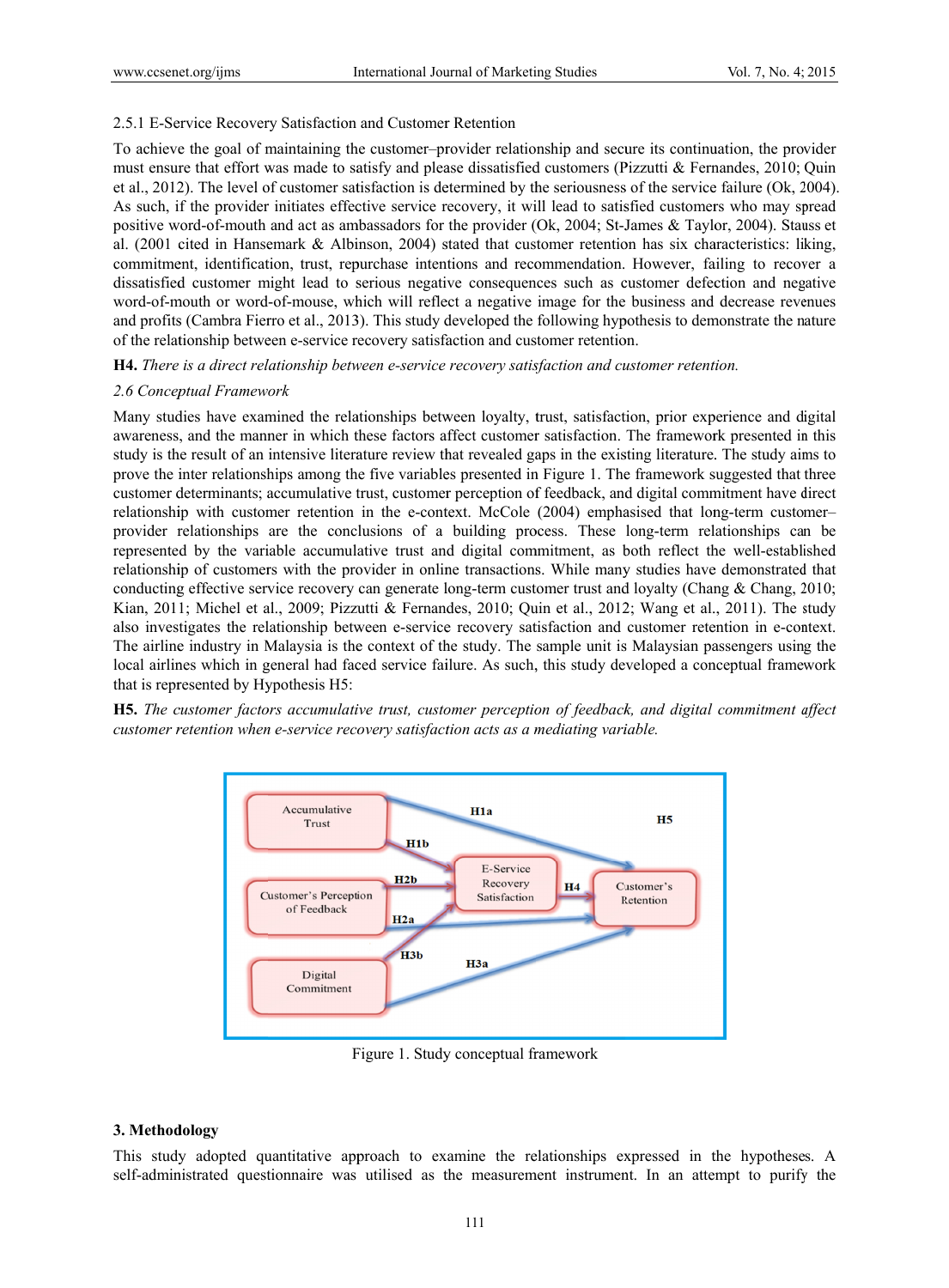questionnaire, guarantee that all questions were clear to average respondents, and gain valuable feedback for the relevant items, pre-test and pilot tests were conducted. The questionnaire was in two languages, English and Bahasa Malay. A five-item Likert scale was used for all measures (Sekaran, 2013). Purposive random sampling or judgment sampling (Zikmund, 2012) was used to fulfil the study's objectives. The respondents were Malaysian passengers who used Malaysian Airlines and had experienced a service failure. Seven hundred questionnaires were distributed and 432 questionnaires were collected. The final number of usable questionnaires was 300. Structural equation modelling (SEM) was performed by utilising software analysis through the Statistical Package for the Social Sciences (SPSS) 22.0 and the Analysis Moment of Structures (AMOS) package version 22.0 (Byrne, 2013; Sentosa & Mat, 2012). SEM and Confirmatory Factor Analysis (CFA) were conducted for data analysis to test and confirm interrelation among the constructs posited by the conceptual framework and to ensure goodness of fit to the conceptual model (Boshoff, 2014; Iacobucci et al., 2007; Sentosa & Mat, 2012).

# **4. Findings**

## *4.1 Respondent Profiles*

Table 1 presents the 14 demographic categories that were examined. The first six examined the factors of gender, age, education level, number of travelling years, preferable airlines and salary. The remaining eight categories focused on respondent perceptions of the online context. The first six categories yielded the following results. Fifty-three per cent of respondents were male; 29.6 per cent were in the 41–50 years age group; the highest category in education was for diploma/bachelor holders, who comprised 37.0 per cent of respondents; and the highest category for travelling years was 40.3 per cent who had seven years or more of travelling experience. Moreover, 67.7 per cent selected that they did have a favourite airline. For the salary item, the highest rate was 46.0 per cent with a salary of RM 10.000 or above.

The second section of demographic categories was aimed at exploring the perceptions of Malaysian passengers regarding the e-context. For e-security perception, 40.6 per cent of respondents selected 'very high'. For number of e-purchases performed, 39.0 per cent reported more than 10 times (the highest rate in this category), clearly indicating that Malaysian customers have a high tendency for online purchasing. The most popular device used to perform an e-purchase was a personal computer (43.7 per cent), followed by smart phones (26.7 per cent). Perception of friendly or complicated provider websites scored 47.0 per cent for friendly websites, 21.3 per cent for complicated websites. System response category scored the highest rating in 'immediately' at 38.7 per cent. In addition, the highest rating for the number of e-complaints was 39.0 per cent for fewer than three times. For the item relating to the duration to perform e-service recovery, 55.3 per cent responded 'fast', 32.0 per cent responded 'reasonable' and 12.7 per cent responded 'slow'. The degree of satisfaction with e-service recovery was 56.0 per cent responding 'very satisfied', 38.3 per cent 'satisfied' and 5.7 per cent 'not satisfied'. In general, these figures demonstrate that Malaysia Airlines customers have a high tendency to use the internet, perform various online transactions and have high acceptance and exposure to the internet.

| Category        |                | Frequency     | $\%$ | Category                        | Frequency | $\frac{0}{0}$ |
|-----------------|----------------|---------------|------|---------------------------------|-----------|---------------|
| 1. Gender       |                | 8. E-purchase |      |                                 |           |               |
| ٠               | Male           | 159           | 53.0 | $>$ 3 times<br>$\bullet$        | 27        | 9.9           |
|                 | Female         | 141           | 47.0 | 3–6 times<br>$\bullet$          | 67        | 22.3          |
|                 |                |               |      | $7-10$ times<br>$\bullet$       | 89        | 29.7          |
|                 |                |               |      | $> 10$ times<br>$\bullet$       | 117       | 39.0          |
| $2. \text{Age}$ |                |               |      | 9. Device                       |           |               |
|                 | $21-30$ years  | 74            | 24.7 | PC<br>٠                         | 131       | 43.7          |
| ٠               | $31-40$ years  | 84            | 28.0 | <b>Smart Phone</b><br>$\bullet$ | 80        | 26.7          |
| ٠               | $41-50$ years  | 89            | 29.7 | Tablet<br>٠                     | 73        | 24.3          |
|                 | $51-60$ years  | 53            | 17.7 | Others<br>$\bullet$             | 16        | 5.3           |
|                 | 3. Education   |               |      | 10. Website                     |           |               |
| ٠               | Diploma/Degree | 111           | 37.0 | Friendly<br>$\bullet$           | 141       | 47.0          |
|                 | Masters        | 92            | 30.6 | Not friendly<br>$\bullet$       | 95        | 31.7          |
| ٠               | PhD            | 65            | 21.7 | Complicated<br>$\bullet$        | 64        | 21.3          |
|                 | Others         | 32            | 10.7 |                                 |           |               |

Table 1. Demographic profiles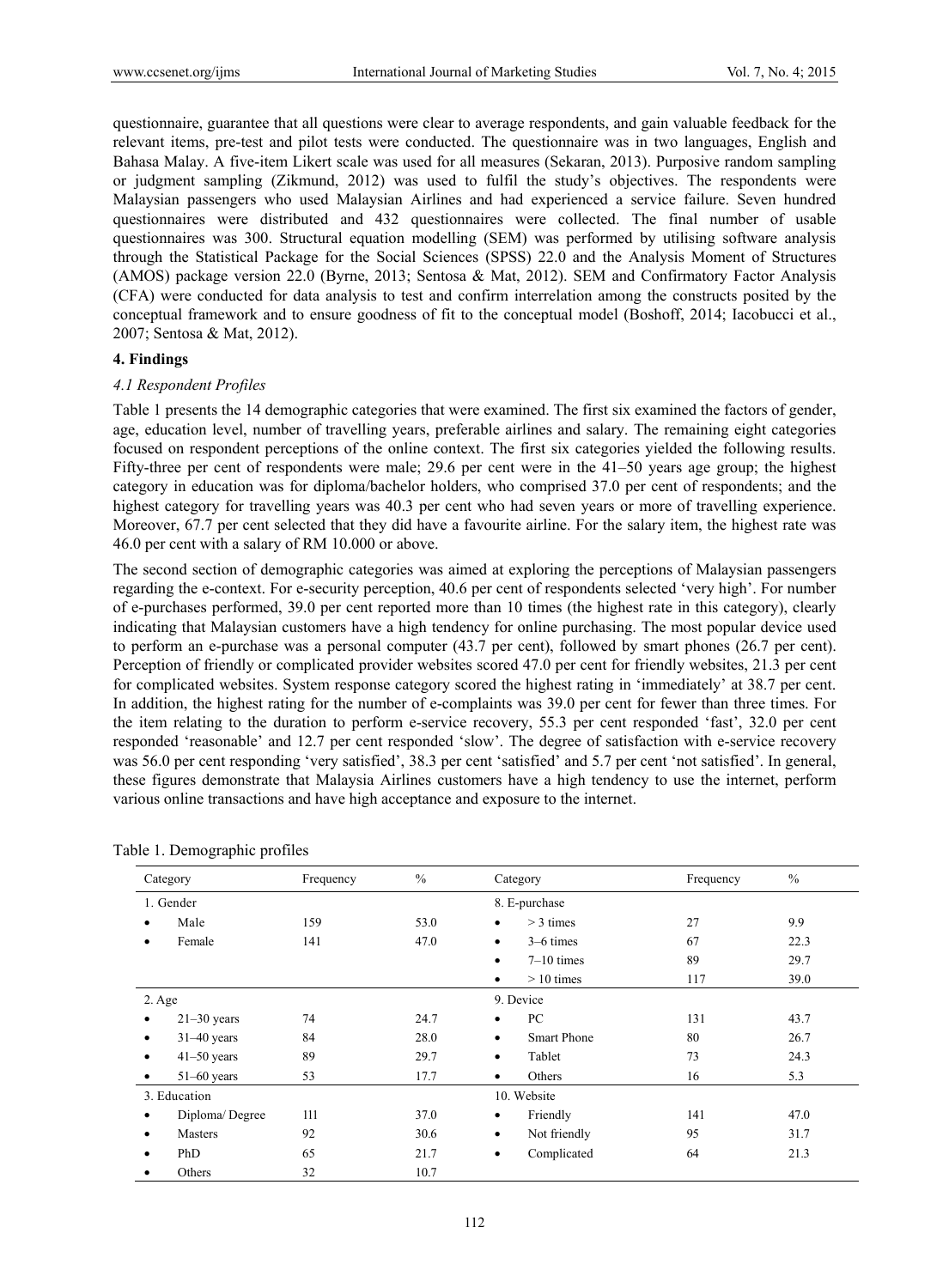|   | 4. Years of Travelling                   |     |      |                                     | 11. System response |     |      |
|---|------------------------------------------|-----|------|-------------------------------------|---------------------|-----|------|
|   | $>$ 3 years                              | 60  | 20.0 | $\bullet$                           | Immediately         | 116 | 38.7 |
| ٠ | $3-6$ years                              | 119 | 39.7 | $\bullet$                           | Less than 12 hours  | 90  | 30.0 |
|   | 7 years and above                        | 121 | 40.3 | ٠                                   | $12-24$ hours       | 30  | 10.0 |
|   |                                          |     |      | ٠                                   | More than one day   | 64  | 21.3 |
|   | 5. Preferable Airlines                   |     |      | 12. No. of E-complains              |                     |     |      |
|   | Yes                                      | 203 | 67.7 | ٠                                   | $\leq$ 3            | 117 | 39.0 |
| ٠ | No                                       | 97  | 32.3 | ٠                                   | $4 - 10$            | 82  | 27.3 |
|   |                                          |     |      | ٠                                   | Never               | 101 | 33.7 |
|   | 6. Salary<br>13. E-Service Recovery Time |     |      |                                     |                     |     |      |
|   | Less than RM 2000                        | 38  | 12.7 | ٠                                   | Fast                | 166 | 55.3 |
| ٠ | RM 2000-6000                             | 50  | 16.7 | ٠                                   | Reasonable          | 96  | 32.0 |
| ٠ | RM 6000-10,000                           | 74  | 24.7 | $\bullet$                           | Slow                | 38  | 12.7 |
|   | $>$ RM 10,000                            | 138 | 46.0 |                                     |                     |     |      |
|   | 7. E-Security                            |     |      | 14. E-service Recovery Satisfaction |                     |     |      |
|   | Very high                                | 122 | 40.7 | $\bullet$                           | Very satisfied      | 168 | 56.0 |
|   | Moderate                                 | 104 | 34.7 | ٠                                   | Satisfied           | 115 | 38.4 |
|   | Low                                      | 74  | 24.7 | ٠                                   | Not satisfied       | 16  | 5.4  |

#### *4.2 Analysis of Findings*

The survey achieved a good response rate of 42.85 per cent, which was higher than the researchers' expectations (of 30–40 per cent) (Hair et al., 2010). The reliability test represented by Cronbach's Alpha measures demonstrated that the following variables had a high reliability (the accepted value is 0.7) (Byrne, 2013). The dependent variable, customer retention, scored high internal consistency of 0.898, while the independent variables scored as follows: accumulative trust, 0.980; customer perception of feedback, 0.830; and digital commitment, 0.955 which also indicate high reliability. The mediating variable, e-service recovery satisfaction scored 0.734 demonstrating good reliability.

Table 2. Regression weights for hypothesis relations

| Hypothesis             |                                     | Estimate | St. Error | CR    | P-value | Result          |
|------------------------|-------------------------------------|----------|-----------|-------|---------|-----------------|
| <b>H1a RETENTION</b>   | $\leftarrow$ ACC. TRUST             | 0.053    | 0.058     | 0.834 | 0.404   | Non-significant |
| <b>H2a RETENTION</b>   | $\leq$ --FEEDBACK                   | 0.801    | 0.227     | 5.661 | 0.005   | Significant     |
| <b>H3a RETENTION</b>   | <---COMMITMENT                      | 0.039    | 0.066     | 0.632 | 0.528   | Non-significant |
| <b>H4 RETENTION</b>    | $\leftarrow$ --E-SRS                | 0.137    | 0.108     | - 909 | 0.056   | Significant     |
| $H1bE-SRS$             | $\leftarrow$ - $\text{ACC}$ . TRUST | 0.172    | 0.048     | 2.178 | 0.029   | Significant     |
| H <sub>2</sub> b E-SRS | $\leq$ --FEEDBACK                   | 0.364    | 0.120     | 0.223 | 0.001   | Non-significant |
| H <sub>3</sub> b E-SRS | <---COMMITMENT                      | 0.240    | 0.057     | 2.982 | 0.003   | Significant     |

*Note.* E-SRS = e-service recovery satisfaction; ACC. TRUST = accumulated trust.

Table 2 outlines the hypothesised relations among the variables. The measurement readings supported hypothesis H1b (CR: 2.178, P<0.05), which indicates that e-service recovery does have a mediating role in the relation between accumulative trust and customer retention. Hypothesis H1a was not supported (CR: 0.834, P>0.05), which indicates that accumulative trust has no direct relationship with customer retention. Hypothesis H2b was not supported (CR: 0.223,  $p > 0.001$ ), indicating that e-service recovery has no significant role in the relationship between customer perception of feedback and customer retention. However, H2a was asserted (CR: 5.661, *p <* 0.05), supporting the hypothesis that customer perception of feedback has a direct relationship with customer retention. Hypothesis H3b was also asserted (CR: 2.982, *p*=0.003), demonstrating that e-service recovery does have a mediating role in the relation between digital commitment and customer retention. Hypothesis H3a was not supported (CR:  $0.632$ ,  $p > 0.05$ ), indicating that there is no direct relationship between digital commitment and customer retention. Hypothesis H4 was asserted (CR: 1.909, *p* = 0.05), indicating that e-service recovery satisfaction is positively related to customer retention. Hypothesis H5 relates to the research conceptual framework, and the interrelationships among the five variables were proven.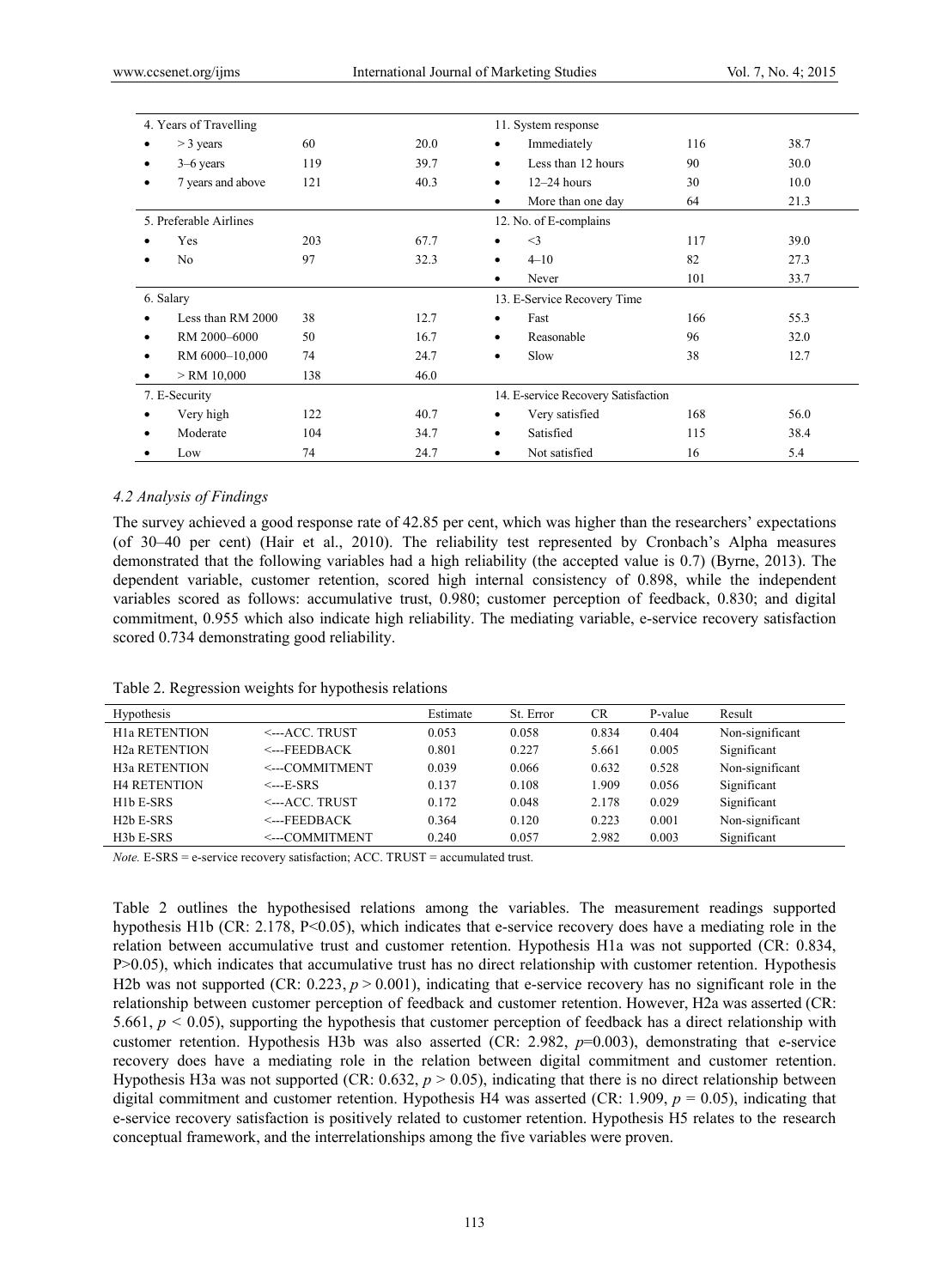

Figure 2. Re-specified model

Figure 2 represents the re-specified model. The significance of the goodness-of-fit indices confirmed the significant loadings of the measurements. The re-specified model demonstrates the low level of common and unique error, and presents the interaction among predictors of the endogenous and exogenous variables. The goodness-of-fit indices for the 47 observed variables of the five main variables demonstrate the acceptance level (significance  $> 0.5$ ), the significance of loadings ranged from 0.512 to 0.848. The factor loadings or regression estimates of latent observed variables are all above 0.50. The re-specified model presented in Figure 2 also demonstrates that the model has a substantial portion of the variance in all of the endogenous and exogenous variables (square multiple correlations). In addition, the model presents the standardised path coefficients and their significance level on causal paths.

In conclusion, Figure 3 represents the final empirical model for the current study. The model demonstrates clearly that e-service recovery satisfaction has a significant mediating role in the relation between accumulative trust and customer retention; and between digital commitment and customer retention in the e-context. The third factor, customer perception of feedback, has a significant direct relationship with customer retention. The model also demonstrates that there is a significant positive influential relationship between e-service recovery satisfaction and customer retention.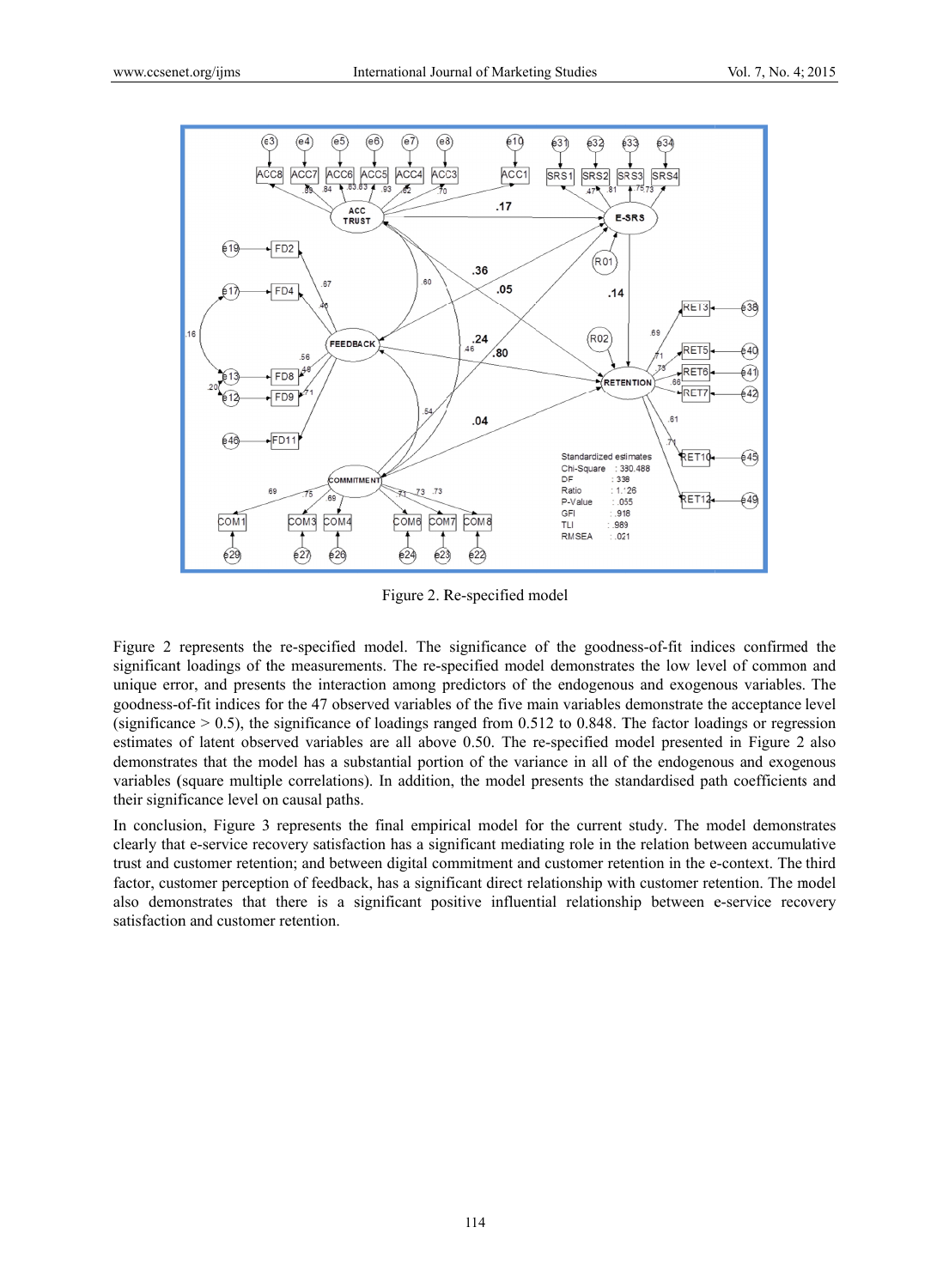

Figure 3. Empirical model developed by current study

## **5. Conclusions and Recommendations**

The online environment and digital era are interesting areas in which to conduct more research. These areas are witnessing continual growth that leads to new challenges for service providers. As such, the need to identify those challenges, especially those concerning retaining existing customers becomes more urgent. The current study has made two significant contributions to the literature and industry. The contributions to literature are as follows. First, the study presented two new concepts (accumulative trust and digital commitment) that fit the online context, which were conceptualised after conducting an intensive analysis of the existing literature. Second, this study has proven that both accumulative trust and digital commitment have a significant effect on customer retention when high e-service recovery satisfaction is achieved. Third, this study demonstrated that customer perception of feedback has a direct influence on customer retention. Fourth, it was demonstrated that satisfaction with e-service recovery has a direct influence on customer retention.

For industry, the findings emphasised the importance of recovery approaches that providers offer in the e-context. Achieving satisfaction with recovery leads to higher levels of customer loyalty and commitment. In addition, satisfied and loyal customers expand their purchase items to include other products provided by the same provider. It will also lead to spreading positive word-of-mouth. As such, these customers will act as free promoters for the provider. The findings should urge businesses to employ e-service recovery strategies in a manner that leads to maximum customer satisfaction. E-service recovery satisfaction is a critical, effective and powerful tool in retaining customers, attracting new customers and guaranteeing a long-term customer-provider relationship. These strategies lead to cost decreases and revenue increases, which result in profit increase in the long term.

Future research should aim at enrich the topic of e-service recovery satisfaction by exploring the following themes: (1) industry perception of e-service recovery and the level of satisfaction the current recovery strategies have achieved; (2) the mechanisms that the management can use to estimate and evaluate e-service recovery satisfaction; and (3) how providers can evaluate service failure and implement convenient and efficient recovery strategies to manage frustrated customers and ensure they become satisfied customers that are retained by the business. In addition, future studies could consider testing the study empirical model with other industries. Also scholars can duplicate the current study by employing qualitative methodology to provide more in-depth information.

# **References**

- Adebiyi, S. O., & Adeola, M. M. (2014). Service Quality, Perceived Value and Customer Satisfaction as determinant of Airline choice in Nigeria. International Letters of Social and Humanistic Sciences, 20(9), 66-80. http://dx.doi.org/10.18052/www.scipress.com/ILSHS.20.66
- Al-Jader, R. A., & Sentosa, I. (2015a). A Conceptual Development on the Mediating Role of E-Service Recovery on the Relationship Between Customer Determinants and Customer Retention in the Airline Industry in Malaysia (A Structural Equation Modeling Approach). Indian Journal of Commerce & Management Studies.  $4(1)$ ,  $103 - 108$ . Retrieved from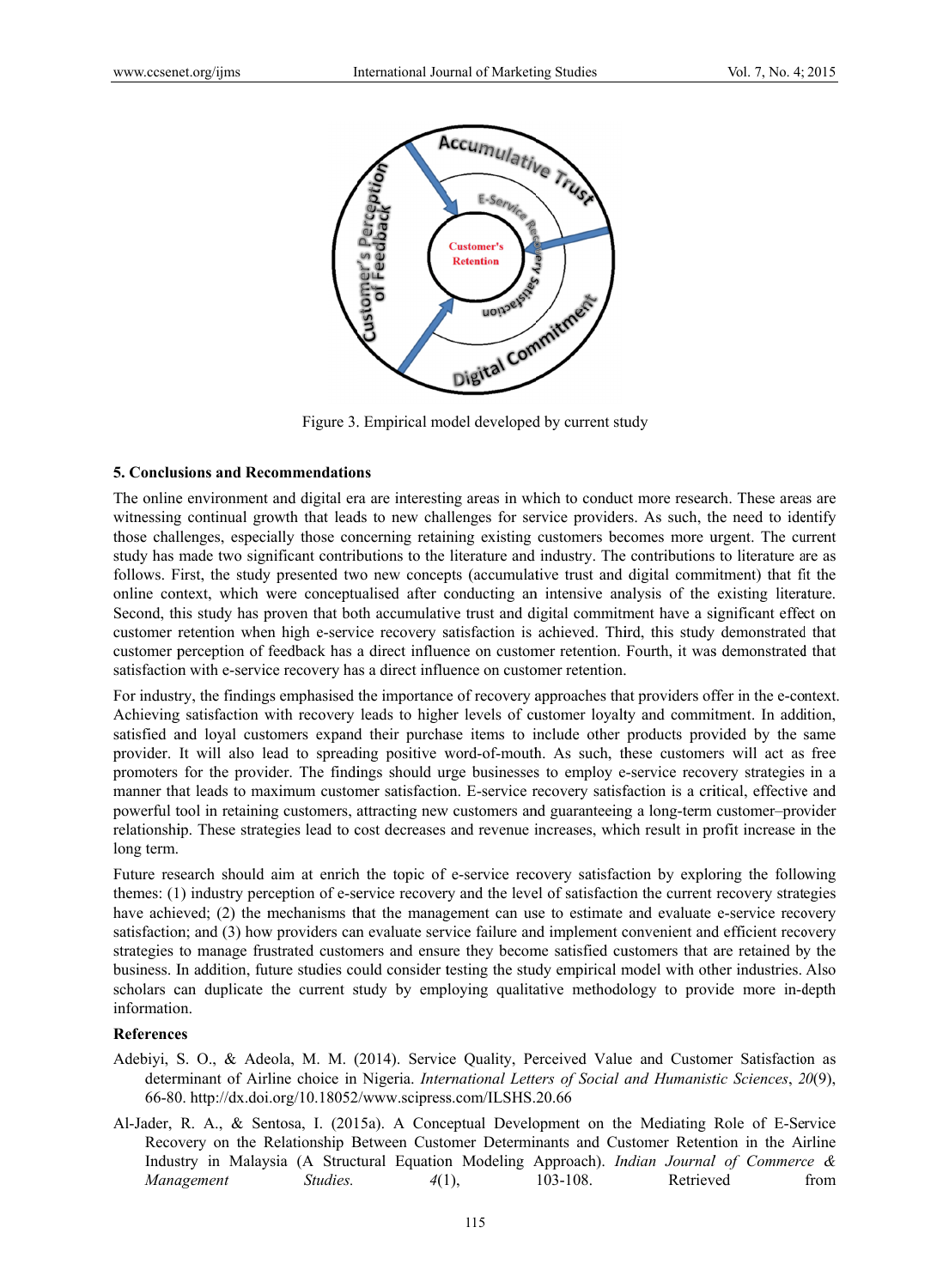http://www.scholarshub.net/ijcms/vol6/issue1/Paper\_14.pdf

- Al-Jader, R. A., & Sentosa, I. (2015b). An Emperical Study on the Mediating Effect of E-Service Recovery Satisfaction on the Achievement of Customer Retention in the Airline Industry in Malaysia. *Journal of Business and Management (IOSR-JBM). 17*(1), 42-49. Retrieved from http://iosrjournals.org/iosr-jbm/papers/Vol17-issue1/Version-2/G017124249.pdf
- Allagui, A., & Temessek, A. (2005). Loyalty toward web portal: proposition and empirical testing of an integrative model. In *Proceedings of the 21st International Conference of AFM, Bordeaux, France, May* (p. 6). Arokiasamy, A. R. A. (2014). Service Quality on Customer Loyalty and Intentions to Switch in the Airline Industry in Malaysia. *Australian Journal of Basic and Applied Sciences*, *8*(6), 279-284. Retrieved from http://www.ajbasweb.com/old/ajbas/2014/April/279-284-april14.pdf
- Bailey, D. (1994). Recovery from customer service shortfalls. *Managing Service Quality, 4*(6), 25-28.
- Bart, Y., Shankar, V., Sultan, F., & Urban, G. L. (2005). Are the drivers and role of online trust the same for all web sites and consumers? A large-scale exploratory empirical study. *Journal of marketing*, *69*(4), 133-152. Retrieved that the contract of the contract of the contract of the contract of the contract of the contract of the contract of the contract of the contract of the contract of the contract of the contract of the contract of http://ebusiness.mit.edu/urban/papers/are%20the%20drivers%20and%20role%20%28jppm%202005%29.p df
- Bashar, A., & Wasiq, M. (2013). E-satisfaction and E-loyalty of Consumers Shopping Online. *Global Sci- Tech*, *5*(1), 6-19. Retrieved from https://www.academia.edu/2968801/Online\_Shopping\_and\_Consumer\_Behaviour\_Esatisfaction and E-loyalty of Consumers Shopping Online
- Bataineh, A. Q., Al-Abdallah , G. M., Salhab, G. M., & Shoter, A. M. (2015). The Effect of Relationship Marketing on Customer Retention in the Jordanian's Pharmaceutical Sector. *International Journal of Business and management, 10*(3), 117-131. http://dx.doi.org/10.5539/ijbm.v10n3p117
- Berry, L. L., & Parasuraman, A. (2004). *Marketing services: Competing through quality*. Simon and Schuster.
- Bijmolt, T. H. A., Huizingh, E. K. R. E., & Krawczyk, A. (2014). Effects of complaint behaviour and service recovery satisfaction on consumer intentions to repurchase on the internet. *Internet Research*, *24*(5), 608-628. http://dx.doi.org/10.1108/IntR-03-2012-0056
- Bitner, M. J., Booms, B. H., & Tetreault, M. S. (1990). The service encounter: Diagnosing favorable and unfavorable incidents. *Journal of Marketing, 54*(1), 71. Retrieved from http://www.ida.liu.se/~steho87/und/htdd01/9602131056.pdf
- Boshoff, C. (1997). An experimental study of service recovery options. *International Journal of Service Industry Management*, *8*(2), 110-130. http://dx.doi.org/10.1108/09564239710166245
- Boshoff, C. (2014). The influence of' buffering variables on clients' willingness to engage in retribution behaviour after a service failure. *South African Journal of Economic and Management Sciences, 17*(3), 297-309. Retrieved from http://www.scielo.org.za/scielo.php?pid=S2222-34362014000300005&script=sci\_arttext
	-
- Broderick, A. J., & Vachirapornpuk, S. (2002). Service quality in internet banking: the importance of customer role. *Marketing Intelligence & Planning, 20*(6), 327-335.
- Byrne, B. M. (2013). *Structural equation modeling with AMOS: Basic concepts, applications, and programming*. Routledge.
- Cambra Fierro, J., Melero Polo, I., & Sesé Oliván, F. J. (2013). From dissatisfied customers to evangelists of the firm: A study of the Spanish mobile service sector. http://dx.doi.org/10.1016/j.cede.2013.10.001
- Carter, M., Wright, R., Thatcher, J. B., & Klein, R. (2014). Understanding online customers' ties to merchants: the moderating influence of trust on the relationship between switching costs and e-loyalty. *European Journal of Information Systems*, *23*(2), 185-204. http://dx.doi.org/10.1057/ejis.2012.55
- Cegarra-Navarro, J. G., Eldridge, S., Martinez-Caro, E., Teresa, M., & Polo, S. (2014). The Value of Extended Framework of TAM in the Electronic Government services. *Electronic Journal of Knowledge Management*, *12*(1). Retrieved from http://www.ejkm.com/volume12/issue1/p14
- Chang, W. L., & Chang, H. C. (2011). A Dynamic System of E-Service Failure, Recovery and Trust. Retrieved from http://aisel.aisnet.org/pacis2011/39/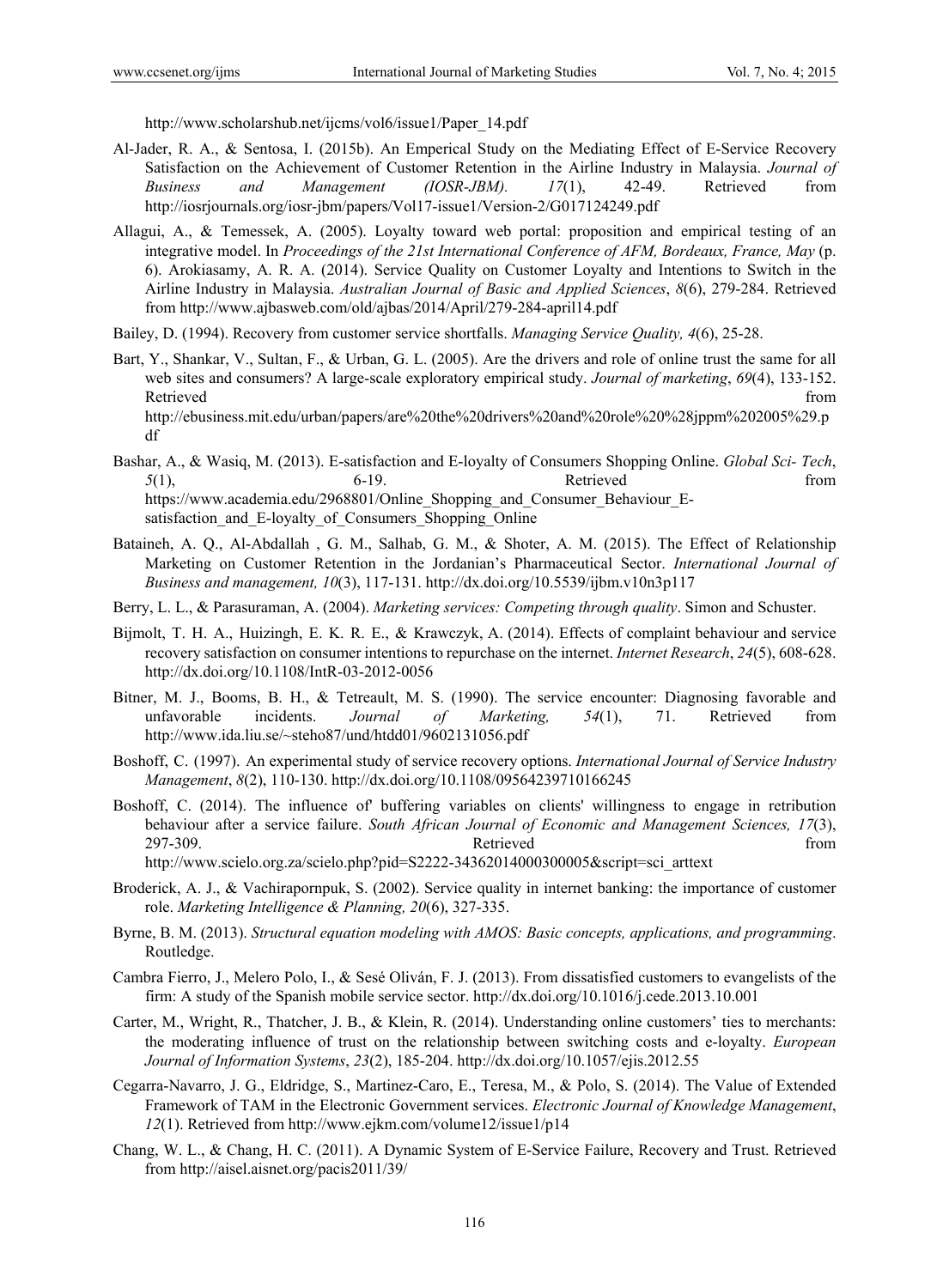- Chang, Y. W., & Chang, Y. H. (2010). Does service recovery affect satisfaction and customer loyalty? An empirical study of airline services*. Journal of Air Transport Management*, *16*(6), 340-342. http://dx.doi.org/10.1016/j.jairtraman.2010.05.001
- Chen, Z., & Dubinsky, A. J. (2003). A conceptual model of perceived customer value in e‐commerce: A preliminary investigation. *Psychology & Marketing*, *20*(4), 323-347. http://dx.doi.org/10.1002/mar.10076
- Chiu, C. Y., Lin, Z. P., Chen, P. C., & Kuo, I. T. (2009). Applying RFM Model to Evaluate the E-loyalty for Information-based Website. *International Journal of Electronic Business Management*, *7*(4), 278-285. Retrieved from http://ijebm.ie.nthu.edu.tw/IJEBM\_Web/IJEBM\_static/Paper-V7\_N4/A06.pdf
- Craighead, C. W., Karwan, K. R., & Miller, J. L. (2004). The effects of severity of failure and customer loyalty on service recovery strategies. *Production and Operations Management*, *13*(4), 307-321. http://dx.doi.org/10.1111/j.1937-5956.2004.tb00220.x
- Creswell, J. (2013). *Research design, qualitative, quantitative, and mixed methods approaches*. Sage. USA.
- Davis, F. D., Bagozzi, R. P., & Warshaw, P. R. (1989). User acceptance of computer technology: a comparison of two theoretical models. *Management science*, *35*(8), 982-1003. http://dx.doi.org/10.1287/mnsc.35.8.982
- De Mooij, M. (Ed.). (2010). *Consumer behavior and culture: Consequences for global marketing and advertising.* Sage Publications.
- Edvardsson, B., Tronvoll, B., & Gruber, T. (2011). Expanding understanding of service exchange and value cocreation: a social construction approach. *Journal of the Academy.* http://dx.doi.org/10.1007/s11747-010-0200-y
- Eid, M. I. (2011). Determinants of e-commerce customer satisfaction, trust, and loyalty in Saudi Arabia. *Journal of Electronic Commerce Research*, *12*(1), 78-93. Retrieved from http://web.csulb.edu/journals/jecr/issues/20111/index.pdf
- Eisingerich, A. B., Auh, S., & Merlo, O. (2014). Acta Non Verba? The Role of Customer Participation and Word of Mouth in the Relationship Between Service Firms' Customer Satisfaction and Sales Performance. *Journal of Service Research, 17*(1), 40-53. Retrieved from http://jsr.sagepub.com/content/early/2013/05/30/1094670513490836
- Ennew, C. T., Binks, M. R., & Chiplin, B. (2015). Customer Satisfaction and Customer Retention: An Examination of Small Businesses and Their Banks in the UK. In *Proceedings of the 1994 Academy of Marketing Science (AMS) Annual Conference* (pp. 188-192). Springer International Publishing. *Journal of Marketing Science,* 39(2), 327-339. Retrieved from http://link.springer.com/chapter/10.1007/978-3-319-13162-7\_49
- Flavián, C., & Guinalíu, M. (2006). Consumer trust, perceived security and privacy policy: three basic elements of loyalty to a web site. *Industrial Management & Data Systems, 106*(5), 601-620. http://dx.doi.org/10.1108/02635570610666403
- Forgas, S., Palau, R., Sánchez, J., & Huertas-García, R. (2012). Online drivers and offline influences related to loyalty to airline websites. *Journal of Air Transport Management*, *18*(1), 43-46. http://dx.doi.org/10.1016/j.jairtraman.2011.08.003
- Gupta, S., Lehmann, D. R., & Stuart, J. A. (2004).Valuing customers. *Journal of marketing research*, *41*(1), 7-18. Retrieved from https://www0.gsb.columbia.edu/mygsb/faculty/research/pubfiles/534/Valuing\_Customers-- JMR\_2003.pdf
- Ha, H., & Akamavi, R. (2009). Does Trust Really Matter in Electronic Shopping? A Comparison Study of Korean, Taiwanese, and UK Consumers. *Seoul Journal of Business, 15*(1). Retrieved from http://hdl.handle.net/10371/32114
- Hair JR., J. F., Black, W. C., Babin, B. J., & Anderson, R. E. (2010). *Multivariate Data Analysis* (7th ed.). Upper Saddle **River:** Auflage. Retrieved from http://icplus.org/uploads/Multivariate\_Data\_Analysis\_7th\_Edition.pdf
- Hansemark, O. C., & Albinson, M. (2004). Customer satisfaction and retention: The experiences of individual employees. *Managing Service Quality, 14*(1), 40-57. http://dx.doi.org/10.1108/09604520410513668
- Hess, R. J., Jr., Ganesan, S., & Klein, N. M. (2003). Service failure and recovery: The impact of relationship factors on customer satisfaction. *Academy of the Academy of Marketing Science, 31*(2), 127-145. Retrieved from http://jam.sagepub.com/content/31/2/127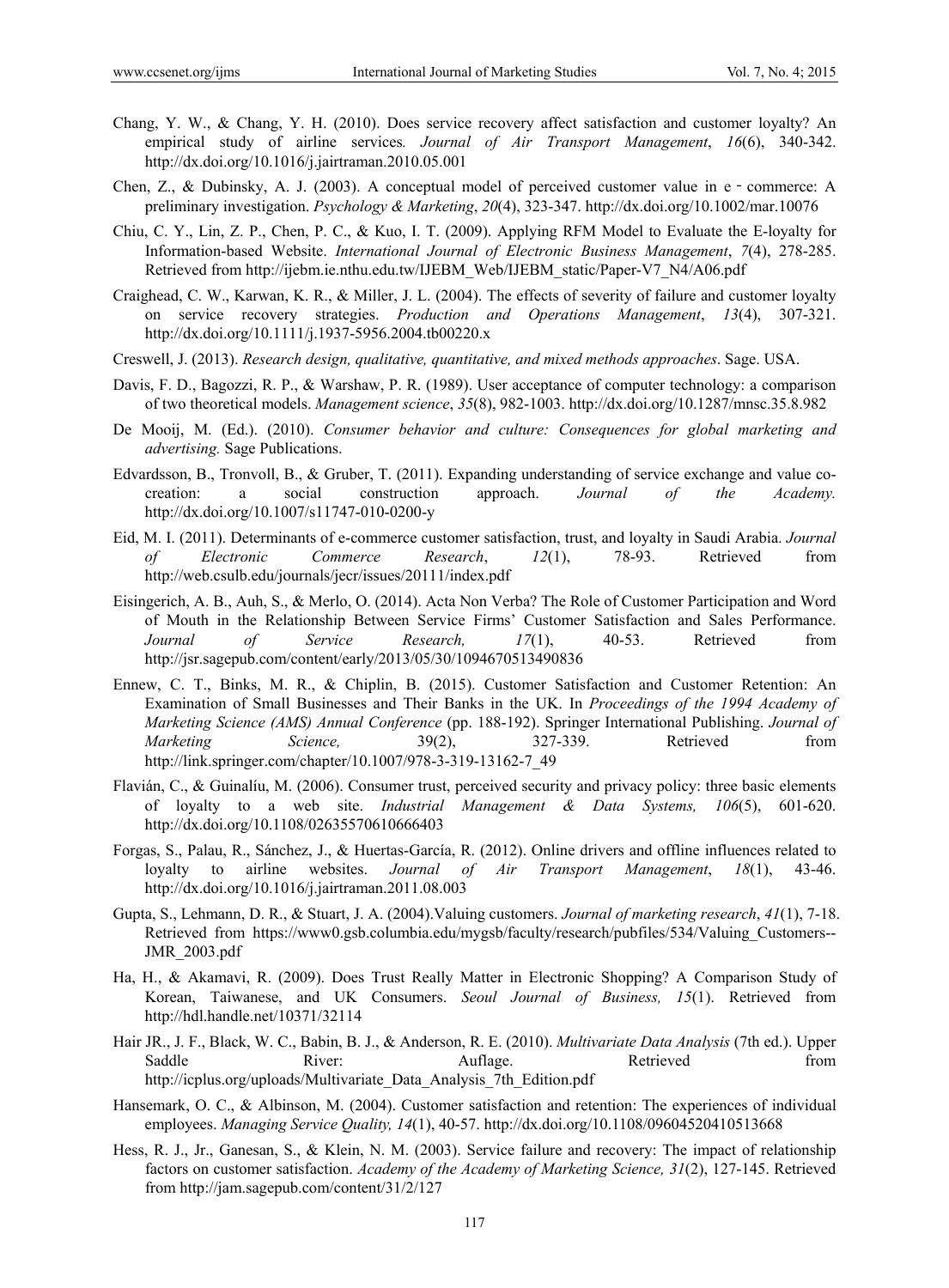- Hoffman, D. L., & Novak, T. P. (2009). Flow online: lessons learned and future prospects. *Journal of Interactive Marketing*, *23*(1), 23-34. http://dx.doi.org/10.1016/j.intmar.2008.10.003
- Hoffman, K. D., Kelley, S. W., & Chung, B. C. (2003). A CIT investigation of service scape failures and associated recovery strategies. *Journal of Services Marketing, 17*(4), 322-340. http://dx.doi.org/10.1108/08876040310482757
- Holloway, B. B., Wang, S., & Parish, J. T. (2005).The role of cumulative online purchasing experience in service recovery management. *Journal of Interactive Marketing*, *19*(3), 54-66. http://dx.doi.org/10.1002/dir.20043
- Hsieh, M. T., & Tsao, W. C. (2014). Reducing perceived online shopping risk to enhance loyalty: a website quality perspective. *Journal of Risk Research*, *17*(2), 241-261. http://dx.doi.org/10.1080/13669877.2013.794152
- Iacobucci, D., Saldanha, N. & Deng, JX. (2007). A meditation on mediation: Evidence that structural equations models perform better than regressions. *Journal of Consumer Psychology*, *17*(2), 140-154. Retrieved from http://resource.owen.vanderbilt.edu/facultyadmin/data/research/2383full.pdf
- Internet World Stats. (2014). Retrieved from http://www.internetworldstats.com/stats.htm
- Jarvenpaa, S. L., Tractinsky, N., & Saarinen, L. (1999). Consumer trust in an internet store: a cross cultural validation. *Journal of Computer* ‐ *Mediated Communication*, *5*(2), 0-0. http://dx.doi.org/10.1111/j.1083-6101.1999.tb00337.x
- Kau, A., & Loh, E. (2006). The effects of service recovery on consumer satisfaction: A comparison between complainants and non-complainants. *Journal of Services Marketing, 20*(2), 101-103. http://dx.doi.org/10.1108/08876040610657039
- Kerin, R., Hartley, S. & Rudelius, W. (2009*). Marketing* (9th ed.). McGraw-Hill/ Irwin, USA.
- Kian, T. P. (2011). A Model for Measuring the Relationship between Service Recovery and Service Quality: A Case Study at the Public University Library. In *2nd International Conference on Business and Economic Research* (2nd ICBER 2011) Proceeding. Conference Master Resources. Retrieved from http://core.ac.uk/download/pdf/6405415.pdf
- Kim, J., Jin, B. & Swinney, J. (2008). The role of e-tail quality, e-satisfaction and e-trust in online loyalty development process*. Journal of Retailing and Consumer Services*. http://dx.doi.org/10.1016/j.jretconser.2008.11.019
- Kim, K., & Prabhakar, B. (2000). Initial trust, perceived risk, and the adoption of internet banking. In *Proceedings of the twenty first international conference on Information systems* (pp. 537-543). Association for Information Systems.
- Kotler, P., & Keller, K. L. (2006). *Marketing Management* (12th ed.). Upper Saddle River, NJ: Prentice Hall.
- Liao, N. N. H., & Wu, T. C. (2009). The pivotal role of trust in customer loyalty: empirical research on the system integration market in Taiwan. *The Business Review, 12*(2), 277-282.
- Mangold, W., Miller, G., & Brockway, G. (1999). Word-of-Mouth Communication in the Service Marketpalce. *Journal of Service Marketing, 13*(1), 73-90. http://dx.doi.org/10.1108/08876049910256186
- Manusov, V., & Spitzberg, B. (2008). *Attribution theory*. Chapter 3.
- Mattila, A. S., & Cranage, D. (2005). The impact of choice on fairness in the context of service recovery. *Journal of Service Marketing, 19*(5), 271-279.
- McCole, P. (2004). Dealing with complaints in services. *International Journal of Contemporary Hospitality Management*, *16*(6), 345-354.
- McCollough, M. A. (2009). The recovery paradox: The effect of recovery performance and service failure on post-recovery customer satisfaction. *Academy of Marketing Studies Journal, 13*(1). Retrieved from http://www.freepatentsonline.com/article/Academy-Marketing-Studies-Journal/219063769.html
- Michel, S., Bowen, D., & Johnston, R. (2009). Why service recovery fails: tensions among customer, employee, and process perspectives. *Journal of Service Management*, *20*(3), 253-273. Retrieved from http://dx.doi.org/10.1108/09564230910964381
- Ogungbure, A. (2009). *An attributional approach to the formation of recovery expectation in the internet-based service encounters after service failure and recovery.* PhD thesis. Nova Southeastern University.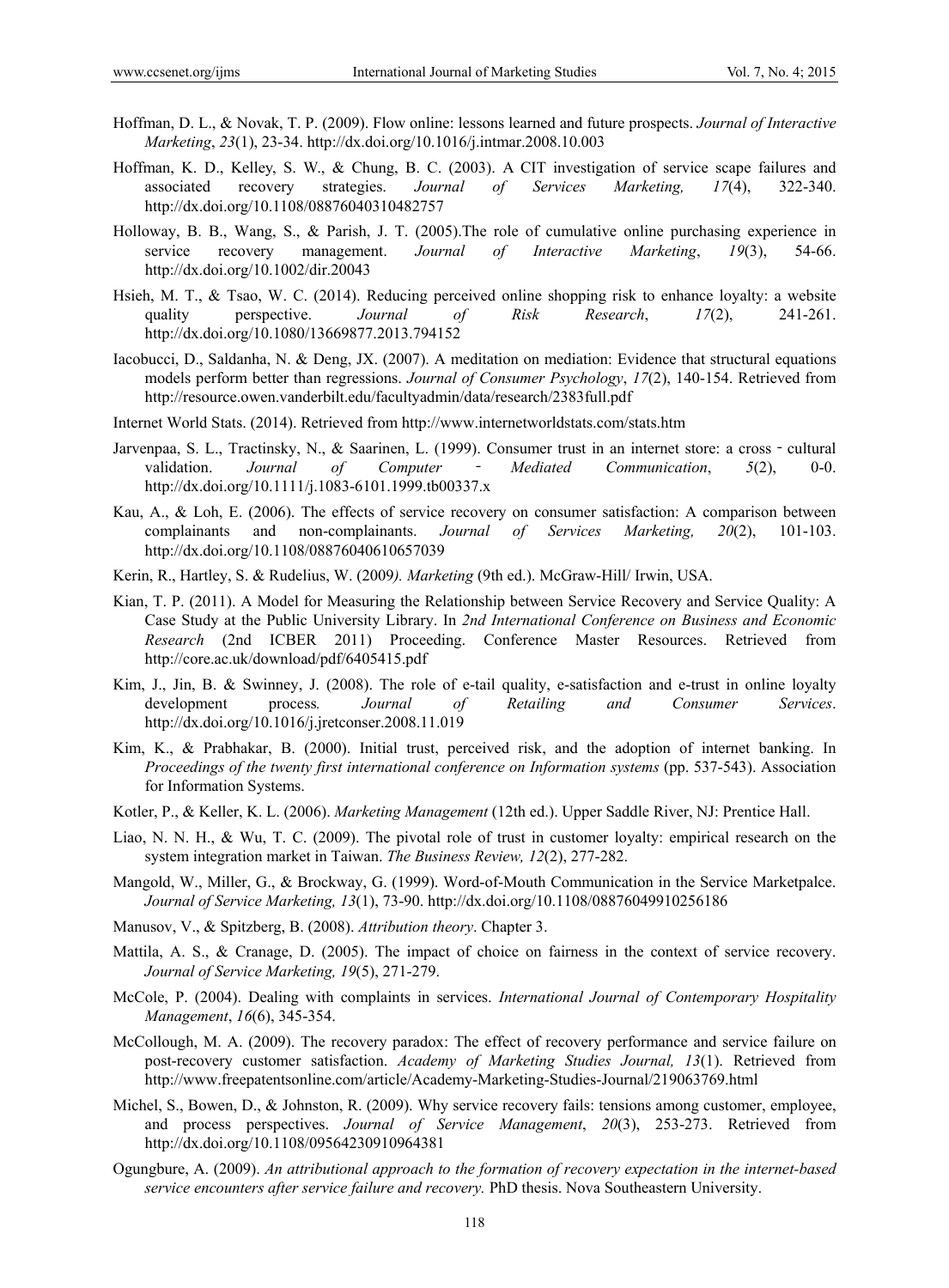- Ok, C. (2004). *The effectiveness of service recovery and its role in building long-term relationships with customers in a restaurant setting.* (Doctoral dissertation, Kansas State University). Retrieved from https://krex.k-state.edu/dspace/bitstream/handle/2097/31/ChihyungOk.pdf?sequence=1
- Oliver, R. L. (1980). A cognitive model of the antecedents and consequences of satisfaction decisions. *Journal of marketing research*, 460-469. http://dx.doi.org/10.2307/3150499
- Oliver, R. L. (1997). *Satisfaction: A behavioural perspective on the consumer.* Boston, MA: McGraw-Hill.
- Oliver, R. L. (1999). Whence Consumer Loyalty? *Journal of Marketing*, *63*(Special Issue), 33-44. Retrieved from http://www.uta.edu/faculty/richarme/MARK%205342/Articles/Oliver%201999.pdf
- Parasuraman, A., Zeithaml, V. A., & Malhotra, A. (2005). A multiple-item scale for assessing electronic service quality. *Journal of Service Research, 7*(3), 213-233. http://dx.doi.org/10.1177/1094670504271156
- Pizzutti, C., & Fernandes, D. (2010). Effect of recovery efforts on consumer trust and loyalty in E-tail: A contingency model. *International Journal of Electronic Commerce, 14*(4), 127-160. http://dx.doi.org/10.2753/JEC1086-4415140405
- Quin, J., Chen, Q., & Wan, Y. (2012). The Effects of Service Recovery Justice and Perceived Switching Costs on Customer Loyalty in E-tailing. POMS 23rd Annual Conference Chicago, Illinois, USA. Retrieved from http://www.pomsmeetings.org/confproceedings/025/FullPapers/FullPaper\_files/025-1295.pdf
- Rachjaibun, N. (2007). *A study of antecedents of e-relationship quality in hotel websites.* PhD thesis. University of Oklahoma. USA. Retrieved from http://digital.library.okstate.edu/etd/umi-okstate-2275.pdf
- Reichheld, F. F., & Sasser, Jr., W. E. (1990). Zero defections. Quality comes to services. *Harvard Business Review, 68*(5), 105-111.
- Rondeau, K. V. (1994). Getting a second chance to make a first impression. *Medical Laboratory Observer, 1*(26), 22-25.
- Santos, J., & Boote, J. (2003). A theoretical exploration and model of consumer expectations, post purchase affective states and affective behaviour. *Journal of Consumer Behaviour*, *3*(2), 142-156. http://dx.doi.org/10.1002/cb.129
- Sekaran, U. (2013). *Research methods for business, a skill building approach* (4th ed.). Wiley & Sons.
- Sentosa, I., & Mat, N. K. (2012). Examining a theory of planned behavior (TPB) and Technology acceptance model (TAM) in Internet purchasing using structural equation Modeling. *Journal of Arts, Science & Commerce*, *3*(2), 62-77.
- Severt, D. E. (2002). *The customer's path to loyalty: a partial test of the relationships of prior experience, justice, and customer satisfaction* (Doctoral dissertation, Virginia Polytechnic Institute and State University).
- Shankar, V., Smith, A., & Rangaswamy, A. (2003). Customer satisfaction and loyalty in online and offline environments. *International Journal of Research in Marketing*, *20*(2), 153-175. http://dx.doi.org/10.1016/S0167-8116(03)00016-8
- Shukla, P. (2014). The impact of organizational efforts on consumer concerns in an online context. *Information & Management, 51*(1), 113-119. http://dx.doi.org/10.1016/j.im.2013.11.003
- Smith, A. K., Bolton, R. N., & Wagner, J. (1999). A model of customer satisfaction with service encounters involving failure and recovery. *Journal of marketing research,* 356- 372. http://dx.doi.org/10.1.1.410.6871.
- Söderlund, M. (1998). Customer satisfaction and its consequences on customer behaviour revisited: The impact of different levels of satisfaction on word-of-mouth, feedback to the supplier and loyalty. *International Journal of Service Industry Management, 9*(2), 169-188. http://dx.doi.org/10.1108/09564239810210532
- Sousa, R., & Voss, C. A. (2009). The effects of service failures and recovery on customer loyalty in e-services: An empirical investigation. *International Journal of Operations & Production Management*, *29*(8), 834-864. http://dx.doi.org/10.1108/01443570910977715
- St-James, Y., & Taylor, Sh. (2004). Delight-as-magic: Refining the conceptual domain of customer delight. *Advances in Consumer Research, 31*. Retrieved from http://acrwebsite.org/volumes/9008/volumes/v31/NA-31
- Tarokh, M. J., & Ghahremanloo, H. (2007). Intelligence CRM: a contact center model. *Service Operations and Logistics, and Informatics,* SOLI 2007. IEEE International Conference on (pp. 1-6).